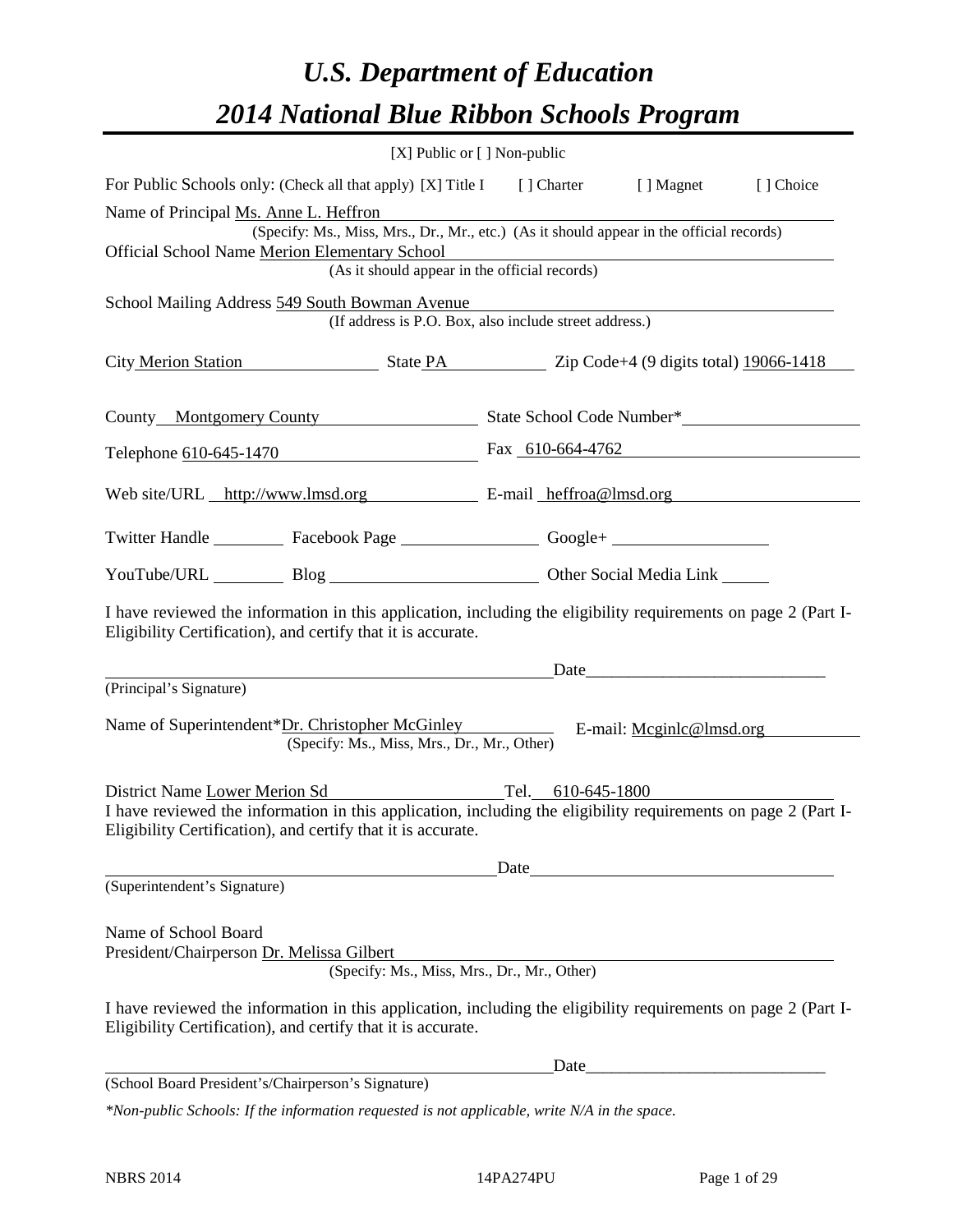#### **Include this page in the school's application as page 2.**

The signatures on the first page of this application (cover page) certify that each of the statements below concerning the school's eligibility and compliance with U.S. Department of Education, Office for Civil Rights (OCR) requirements is true and correct.

- 1. The school configuration includes one or more of grades K-12. (Schools on the same campus with one principal, even a K-12 school, must apply as an entire school.)
- 2. The school has made its Annual Measurable Objectives (AMOs) or Adequate Yearly Progress (AYP) each year for the past two years and has not been identified by the state as "persistently dangerous" within the last two years.
- 3. To meet final eligibility, a public school must meet the state's AMOs or AYP requirements in the 2013-2014 school year and be certified by the state representative. Any status appeals must be resolved at least two weeks before the awards ceremony for the school to receive the award.
- 4. If the school includes grades 7 or higher, the school must have foreign language as a part of its curriculum.
- 5. The school has been in existence for five full years, that is, from at least September 2008 and each tested grade must have been part of the school for the past three years.
- 6. The nominated school has not received the National Blue Ribbon Schools award in the past five years: 2009, 2010, 2011, 2012, or 2013.
- 7. The nominated school has no history of testing irregularities, nor have charges of irregularities been brought against the school at the time of nomination. The U.S. Department of Education reserves the right to disqualify a school's application and/or rescind a school's award if irregularities are later discovered and proven by the state.
- 8. The nominated school or district is not refusing Office of Civil Rights (OCR) access to information necessary to investigate a civil rights complaint or to conduct a district-wide compliance review.
- 9. The OCR has not issued a violation letter of findings to the school district concluding that the nominated school or the district as a whole has violated one or more of the civil rights statutes. A violation letter of findings will not be considered outstanding if OCR has accepted a corrective action plan from the district to remedy the violation.
- 10. The U.S. Department of Justice does not have a pending suit alleging that the nominated school or the school district as a whole has violated one or more of the civil rights statutes or the Constitution's equal protection clause.
- 11. There are no findings of violations of the Individuals with Disabilities Education Act in a U.S. Department of Education monitoring report that apply to the school or school district in question; or if there are such findings, the state or district has corrected, or agreed to correct, the findings.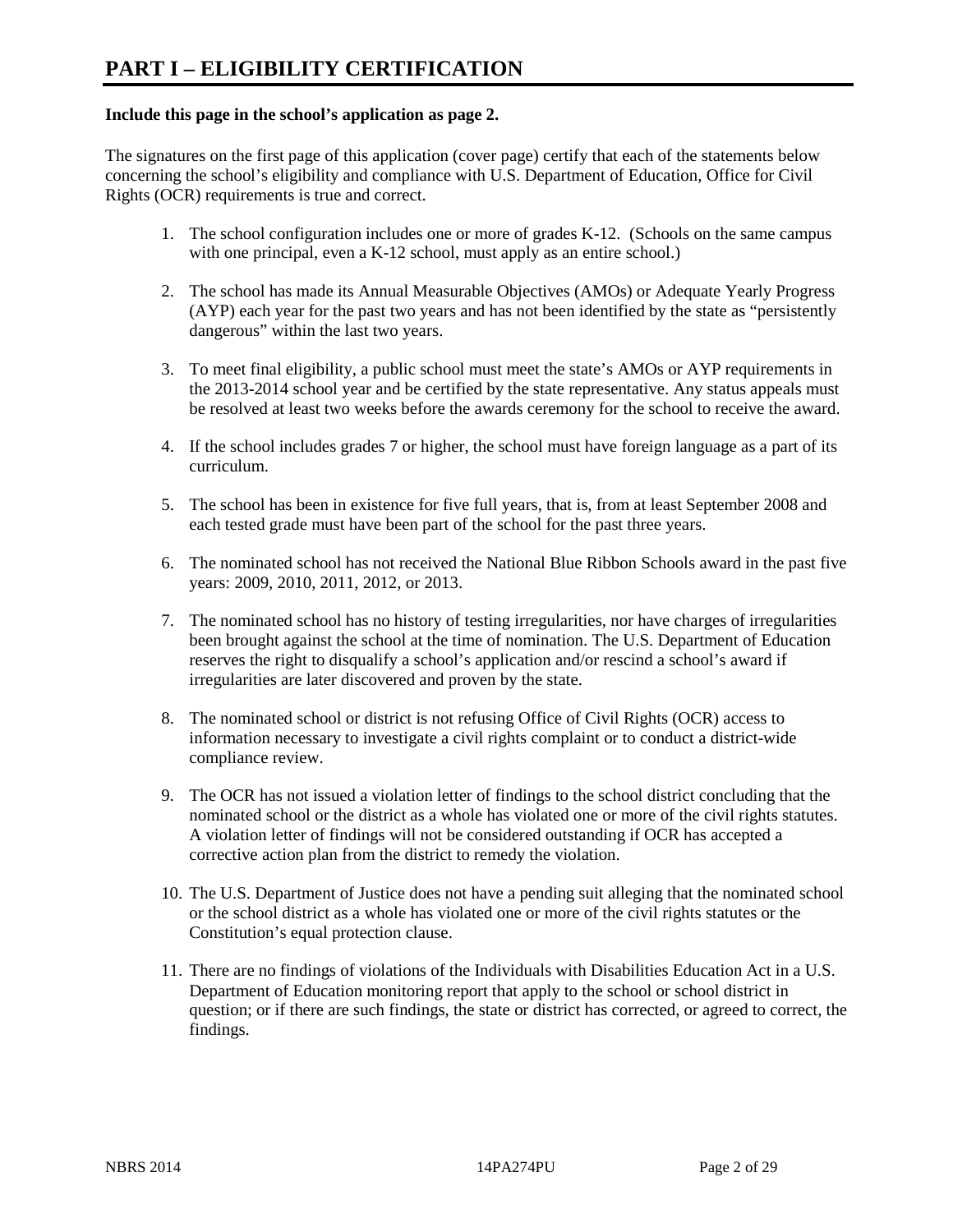# **PART II - DEMOGRAPHIC DATA**

#### **All data are the most recent year available.**

**DISTRICT** (Question 1 is not applicable to non-public schools)

| -1. | Number of schools in the district<br>(per district designation): | $6$ Elementary schools (includes K-8)<br>2 Middle/Junior high schools |  |  |
|-----|------------------------------------------------------------------|-----------------------------------------------------------------------|--|--|
|     |                                                                  | 2 High schools                                                        |  |  |
|     |                                                                  | $0 K-12$ schools                                                      |  |  |

10 TOTAL

**SCHOOL** (To be completed by all schools)

- 2. Category that best describes the area where the school is located:
	- [] Urban or large central city
	- [ ] Suburban with characteristics typical of an urban area
	- [X] Suburban
	- [ ] Small city or town in a rural area
	- [ ] Rural
- 3. 18 Number of years the principal has been in her/his position at this school.
- 4. Number of students as of October 1 enrolled at each grade level or its equivalent in applying school:

| Grade                           | # of         | # of Females | <b>Grade Total</b> |
|---------------------------------|--------------|--------------|--------------------|
|                                 | <b>Males</b> |              |                    |
| <b>PreK</b>                     | 0            | $\theta$     | $\Omega$           |
| K                               | 39           | 35           | 74                 |
| $\mathbf{1}$                    | 54           | 48           | 102                |
| $\mathbf{2}$                    | 59           | 41           | 100                |
| 3                               | 52           | 51           | 103                |
| 4                               | 38           | 42           | 80                 |
| 5                               | 43           | 44           | 87                 |
| 6                               | 0            | 0            | $\theta$           |
| 7                               | 0            | $\theta$     | 0                  |
| 8                               | 0            | 0            | 0                  |
| 9                               | 0            | $\theta$     | 0                  |
| 10                              | 0            | $\Omega$     | 0                  |
| 11                              | 0            | 0            | 0                  |
| 12                              | 0            | 0            | 0                  |
| <b>Total</b><br><b>Students</b> | 285          | 261          | 546                |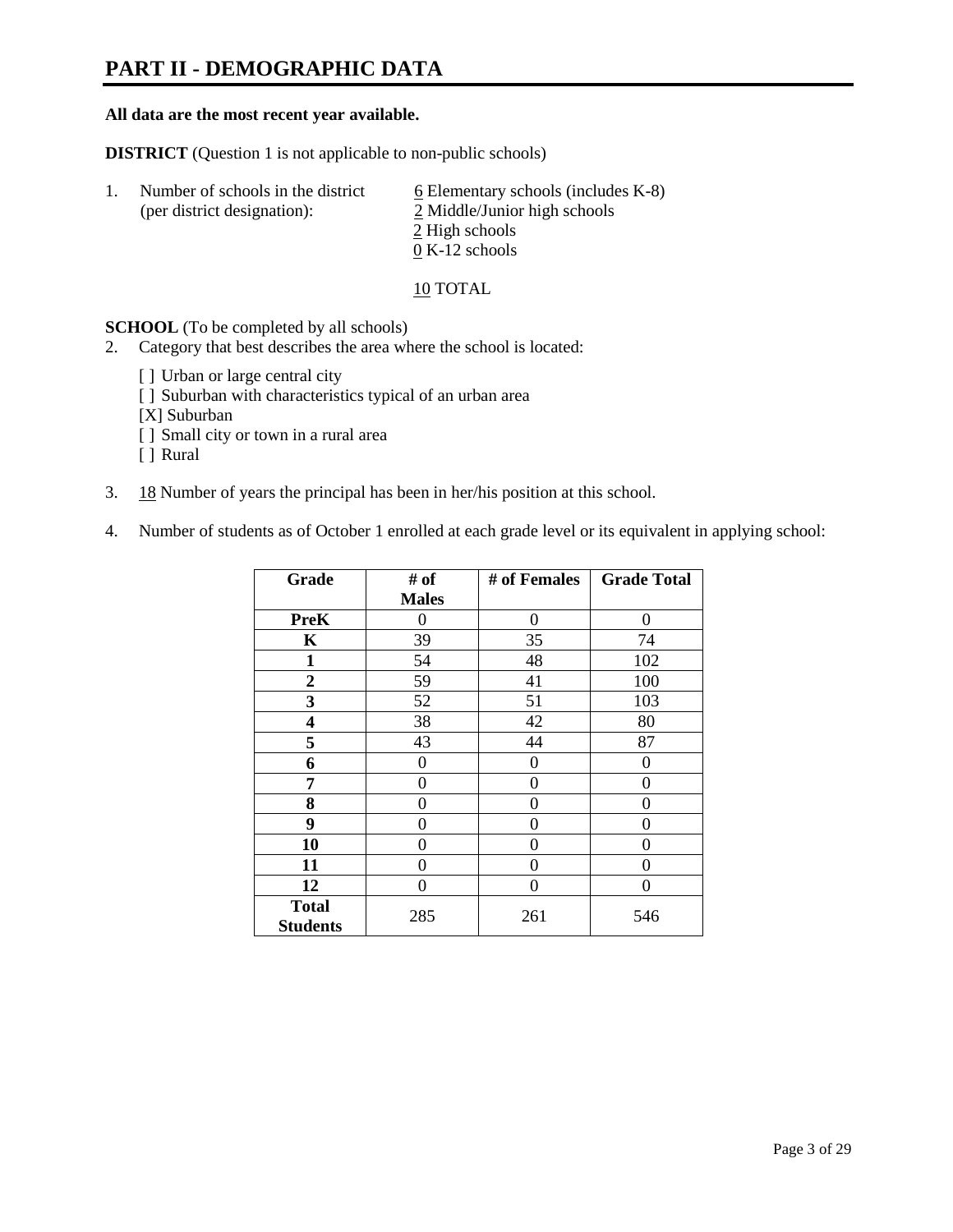the school: 15 % Asian

5. Racial/ethnic composition of  $\qquad \qquad \underline{0}$  % American Indian or Alaska Native 4 % Black or African American 2 % Hispanic or Latino 0 % Native Hawaiian or Other Pacific Islander 74 % White 5 % Two or more races **100 % Total**

(Only these seven standard categories should be used to report the racial/ethnic composition of your school. The Final Guidance on Maintaining, Collecting, and Reporting Racial and Ethnic Data to the U.S. Department of Education published in the October 19, 2007 *Federal Register* provides definitions for each of the seven categories.)

6. Student turnover, or mobility rate, during the 2012 - 2013 year: 4%

This rate should be calculated using the grid below. The answer to (6) is the mobility rate.

| <b>Steps For Determining Mobility Rate</b>         | Answer |
|----------------------------------------------------|--------|
| (1) Number of students who transferred to          |        |
| the school after October 1, 2012 until the         | 6      |
| end of the school year                             |        |
| (2) Number of students who transferred             |        |
| <i>from</i> the school after October 1, 2012 until | 14     |
| the end of the 2012-2013 school year               |        |
| (3) Total of all transferred students [sum of      | 20     |
| rows $(1)$ and $(2)$ ]                             |        |
| (4) Total number of students in the school as      | 551    |
| of October 1                                       |        |
| (5) Total transferred students in row (3)          | 0.036  |
| divided by total students in row (4)               |        |
| $(6)$ Amount in row $(5)$ multiplied by 100        |        |

## 7. English Language Learners (ELL) in the school: 5 %

26 Total number ELL Number of non-English languages represented:  $\frac{4}{3}$ Specify non-English languages: Chinese, Japanese, Korean, Turkish

8. Students eligible for free/reduced-priced meals: 4 %

Total number students who qualify: 20

If this method is not an accurate estimate of the percentage of students from low-income families, or the school does not participate in the free and reduced-priced school meals program, supply an accurate estimate and explain how the school calculated this estimate.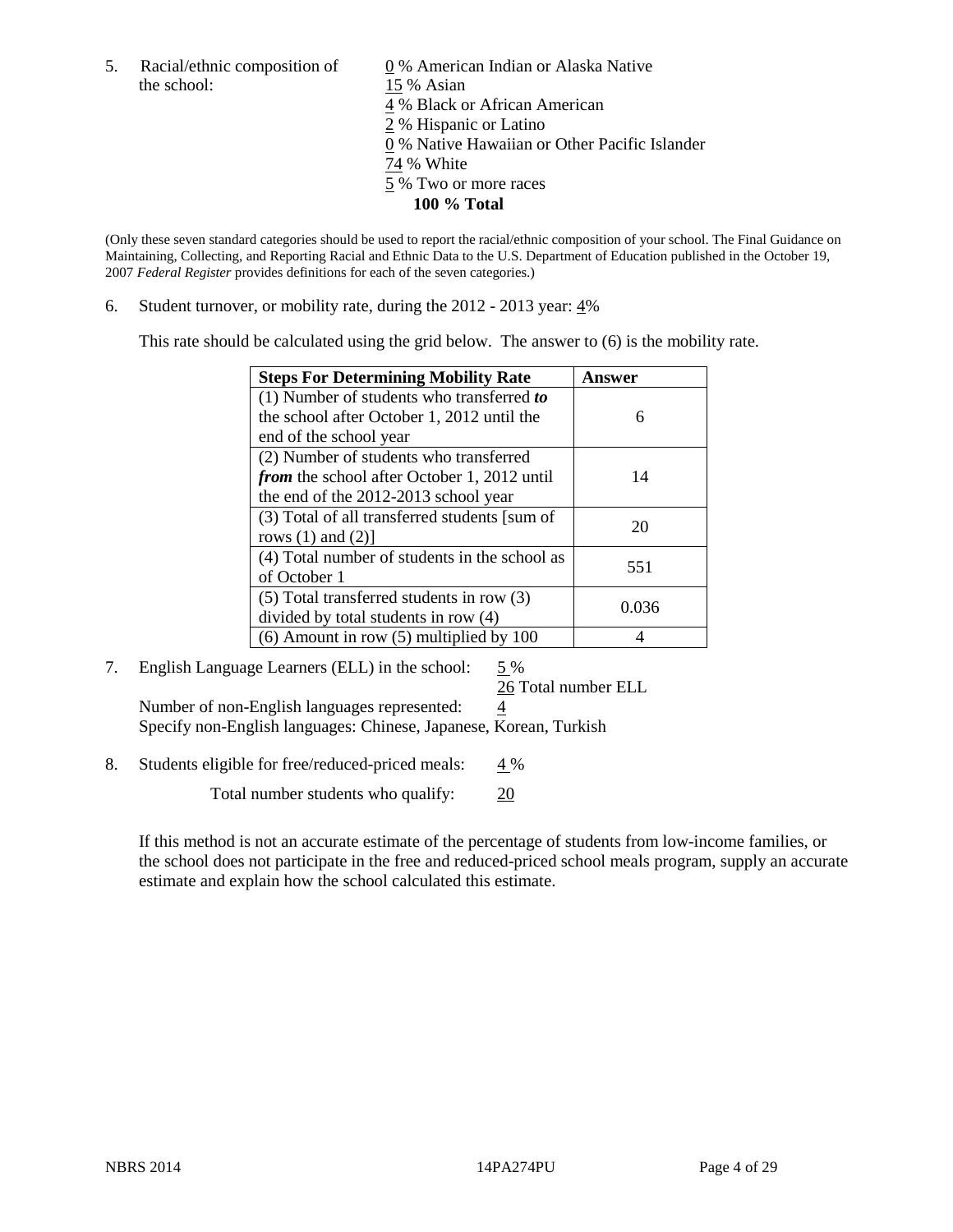74 Total number of students served

Indicate below the number of students with disabilities according to conditions designated in the Individuals with Disabilities Education Act. Do not add additional categories.

| 5 Autism                | 0 Orthopedic Impairment                 |
|-------------------------|-----------------------------------------|
| 0 Deafness              | 17 Other Health Impaired                |
| 0 Deaf-Blindness        | 13 Specific Learning Disability         |
| 2 Emotional Disturbance | 34 Speech or Language Impairment        |
| 3 Hearing Impairment    | 0 Traumatic Brain Injury                |
| 0 Mental Retardation    | 0 Visual Impairment Including Blindness |
| 1 Multiple Disabilities | 0 Developmentally Delayed               |
|                         |                                         |

10. Use Full-Time Equivalents (FTEs), rounded to nearest whole numeral, to indicate the number of personnel in each of the categories below:

|                                       | <b>Number of Staff</b> |
|---------------------------------------|------------------------|
| Administrators                        |                        |
| Classroom teachers                    | 25                     |
| Resource teachers/specialists         |                        |
| e.g., reading, math, science, special | 23                     |
| education, enrichment, technology,    |                        |
| art, music, physical education, etc.  |                        |
| Paraprofessionals                     | 10                     |
| Student support personnel             |                        |
| e.g., guidance counselors, behavior   |                        |
| interventionists, mental/physical     |                        |
| health service providers,             | 2                      |
| psychologists, family engagement      |                        |
| liaisons, career/college attainment   |                        |
| coaches, etc.                         |                        |
|                                       |                        |

11. Average student-classroom teacher ratio, that is, the number of students in the school divided by the FTE of classroom teachers, e.g.,  $22:1$  211:1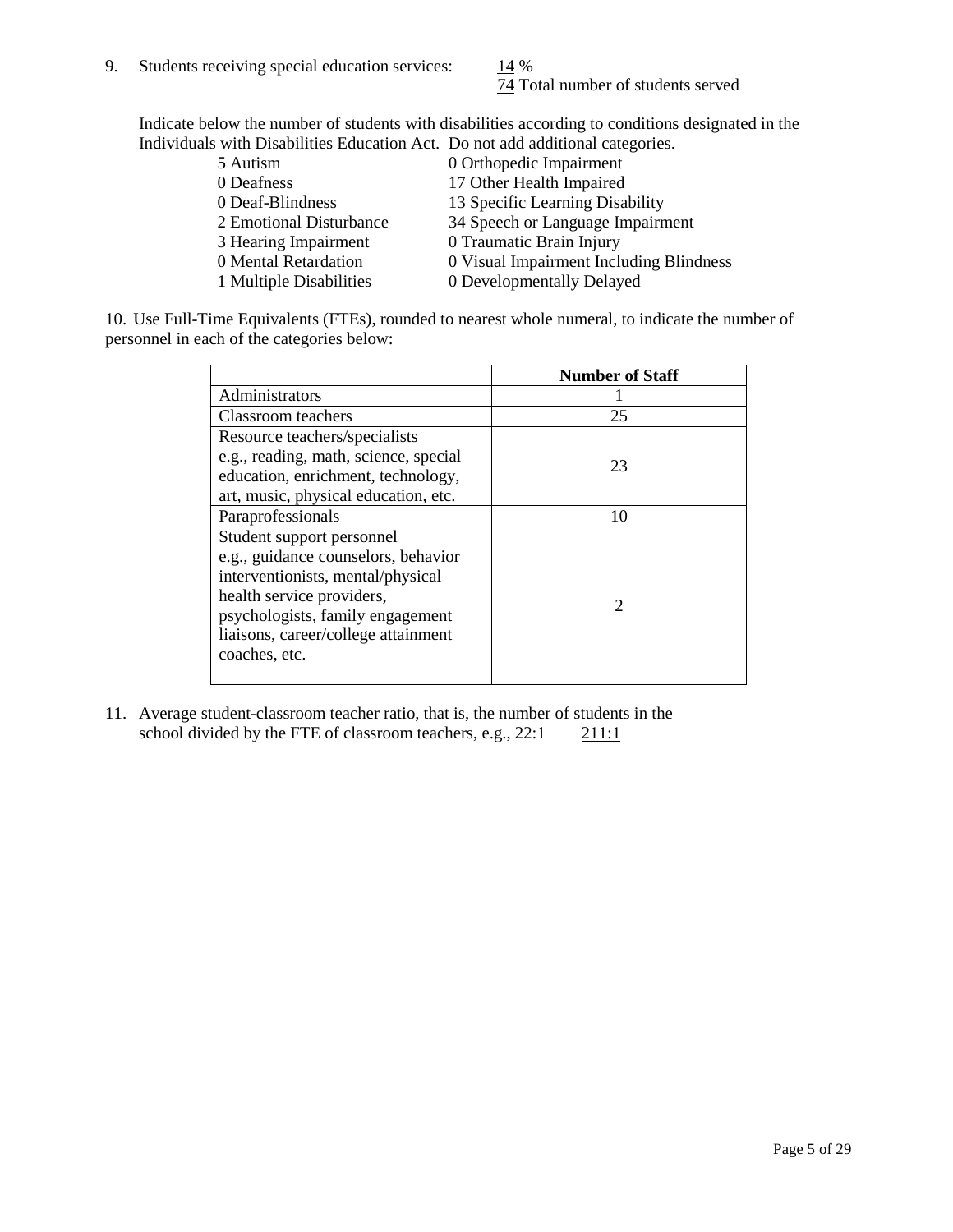12. Show daily student attendance rates. Only high schools need to supply yearly graduation rates.

| <b>Required Information</b> | 2012-2013 | 2011-2012 | 2010-2011 | 2009-2010 | 2008-2009 |
|-----------------------------|-----------|-----------|-----------|-----------|-----------|
| Daily student attendance    | 77%       | 98%       | 98%       | 97%       | 99%       |
| High school graduation rate | 0%        | 9%        | 0%        | 0%        | 0%        |

#### 13. **For schools ending in grade 12 (high schools)**

Show percentages to indicate the post-secondary status of students who graduated in Spring 2013

| <b>Post-Secondary Status</b>                  |          |
|-----------------------------------------------|----------|
| Graduating class size                         |          |
| Enrolled in a 4-year college or university    | 0%       |
| Enrolled in a community college               | 0%       |
| Enrolled in career/technical training program | 0%       |
| Found employment                              | 0%       |
| Joined the military or other public service   | 0%       |
| . Other                                       | $\gamma$ |

14. Indicate whether your school has previously received a National Blue Ribbon Schools award.  $Yes \underline{X}$  No

If yes, select the year in which your school received the award. 1986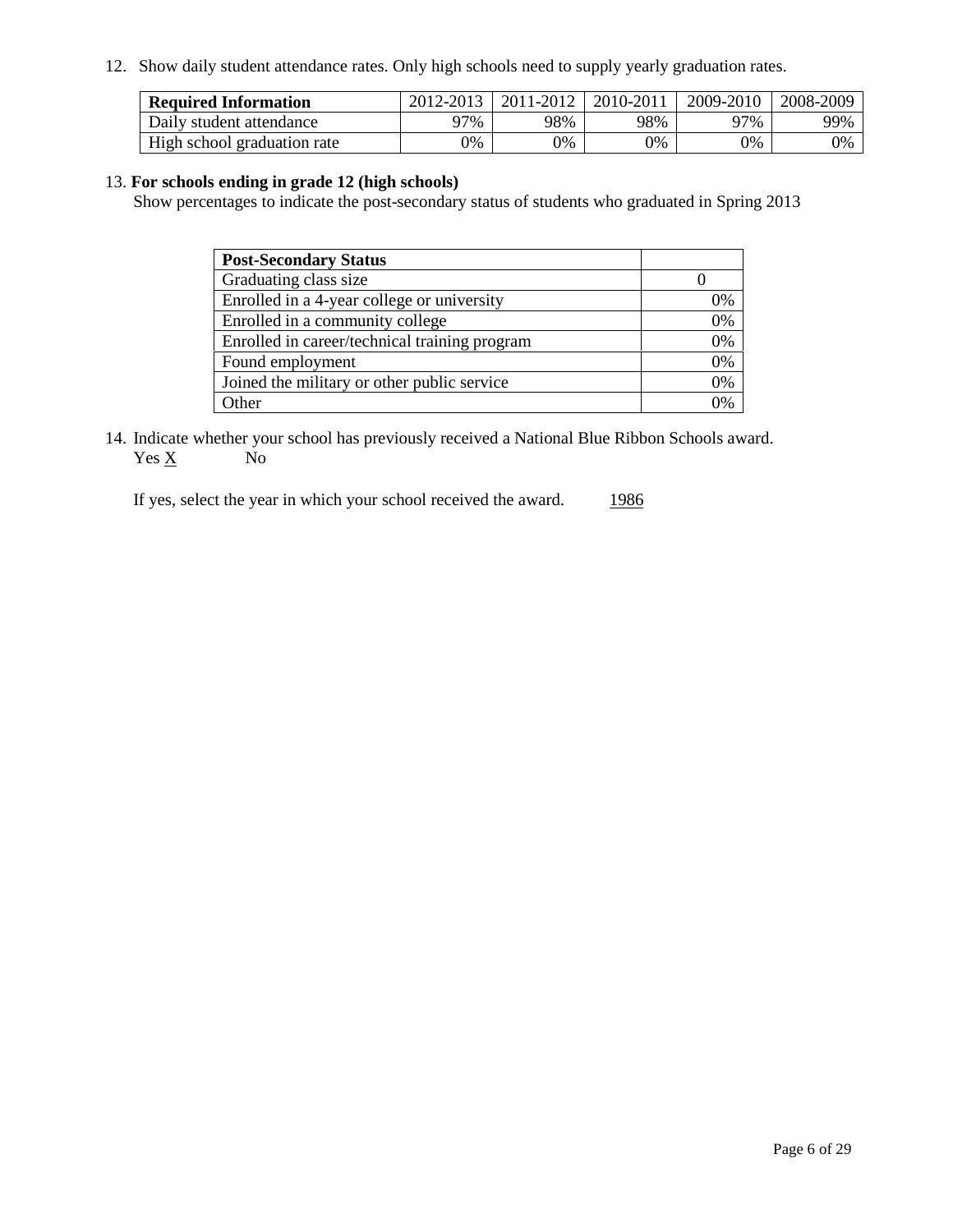## **PART III – SUMMARY**

Merion Elementary is a K-5 school located in Merion Station, Pennsylvania. As one of ten schools in Lower Merion School District, the school currently serves 546 children.

At Merion, students are provided with numerous opportunities to develop not only their academic and critical thinking skills, but also to enhance their ability to make connections between the knowledge they gain in the classroom and the larger world outside of the school setting. There is a school-wide emphasis on helping children develop empathy, understanding, cooperation, respect for individual differences while learning to appreciate the perspectives and experiences of others. Merion staff and families feel that helping children develop meaningful connections with others serves to enhance their overall educational experience.

Building classroom communities, relationships and connections are vital aspects of helping students see themselves as caring, capable and competent learners. The children begin each day with a morning meeting as part of the Responsive Classroom Approach. Second Step, a social skills program, is implemented in classrooms and provides students with opportunities to apply problem solving skills in the social domain. In addition, Merion has been recognized for the last five years as a No Place for Hate School, an initiative that sponsored by the Anti-Defamation League. In place is also a school-wide Positive Behavior System which seeks to instill positive expectations for behavior across all settings within the school day. School Families is a program that was initiated at Merion in the late nineties and continues today. All staff members are assigned a multi-age/multi-grade level group of children who meet on a monthly basis to participate in team building activities, community service initiatives, and to engage in thoughtful conversations about school activities and issues. The school staff recognizes and values the need to ensure that each child feels safe and secure in their school environment so that they can be productive, invested and creative in their daily learning experiences.

Our school continues to exceed AYP targets for performance on the Pennsylvania System of School Assessment (PSSA). Consistently ranking in the top quartile of Pennsylvania schools, Merion was recently ranked third in the entire state, meriting a score of 100.6 based on the PA School Performance Profile (SPP). Ninety-eight percent (98%) of fifth grade students were proficient or advanced in the area of writing on the most recent state assessment. During the 2012-13, Merion was honored as a Title I Distinguished School. In addition, our fifth graders recently earned first place in the Constitution Challenge writing contest, sponsored by the Rendell Center for Civic Education and The National Constitution Center. Among our accomplished and dedicated staff is a recipient of the Presidential Award for Excellence in Mathematics and Science Teaching and a Montgomery County Voices of Inspiration teaching award honoree.

Merion teachers continue to be engaged in thoughtful dialogue about how to differentiate instruction for children on all levels of academic proficiency, including children in specialized learning programs such as emotional support, autistic support, learning support and English as a Second Language (ESL). Collaboration and communication among classroom teachers and members of the Merion Achievement Team provides a forum for staff to identify areas for individual student growth. In order for students to meet targeted outcomes, team members develop action plans that thoughtfully incorporate research based strategies that are evaluated on a regular basis. The team includes the reading and math specialists as well as the school psychologist, counselor, principal, IST and speech clinician. Parents are involved at the onset of the process and routinely participate in meetings to help develop plans of action or to implement a suggested strategy at home.

Community service is an integral part of the school culture and philanthropic endeavors are often initiated by the students themselves. This year, in an effort totally inspired by students, Merion students raised more than \$3000 in one week by making rainbow loom bracelets during recess to benefit the victims of the typhoon in the Philippines. For the third successive year, Merion students contributed 3.5 tons of nonperishable goods to a local food bank, surpassing any other local organization. For our most recent outreach activity, students collected personal care items and food for the annual Treats for Troops campaign designed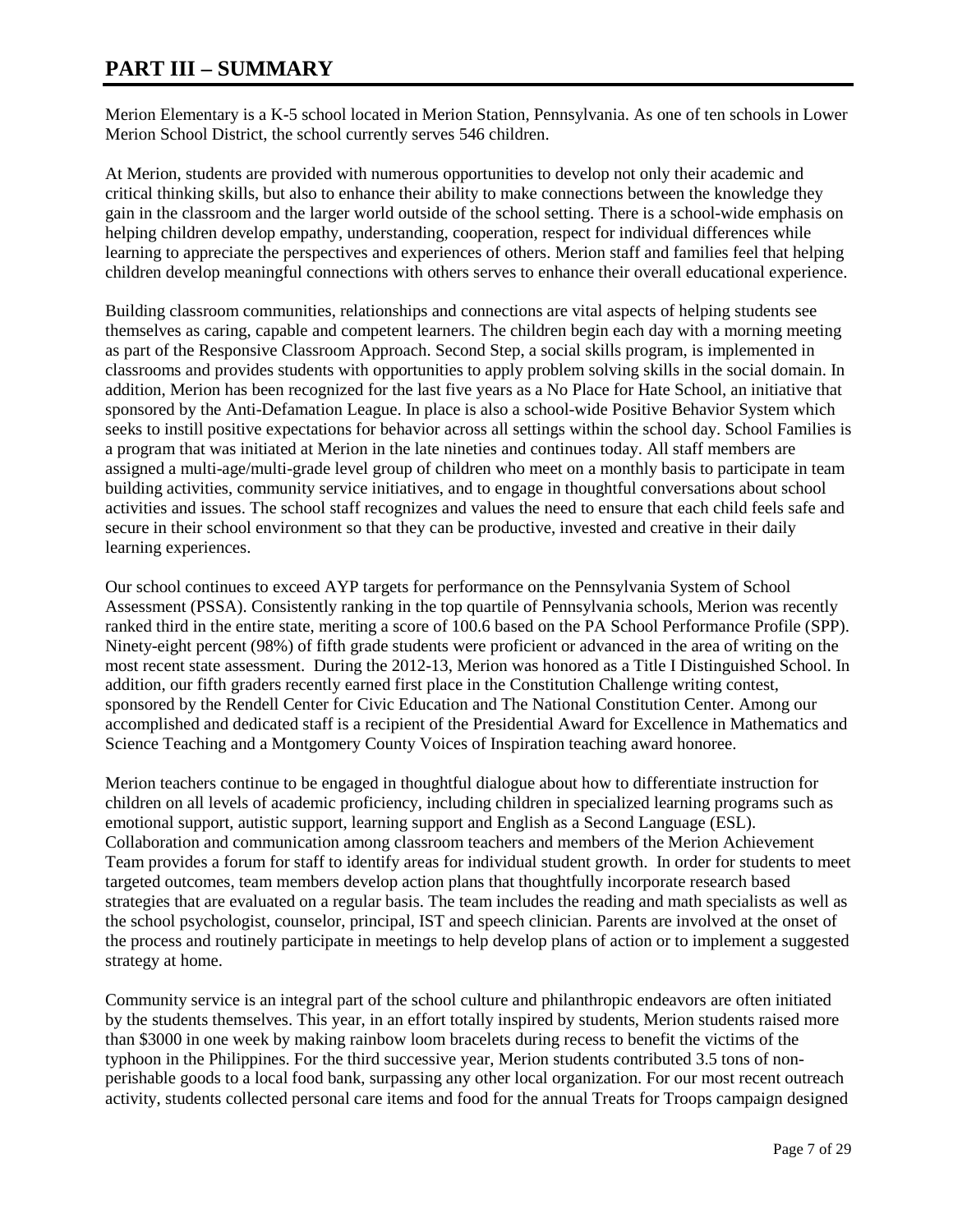to show appreciation for our service personnel overseas: handwritten notes from the students were included in each package. Community outreach is part of who we are at Merion School.

Daily interactions among students, staff and families have fostered an atmosphere conducive to enthusiastic involvement in the learning process, both inside and outside of the classroom. Community and school family spirit at Merion help make the school a wonderful place for children to learn and to grow.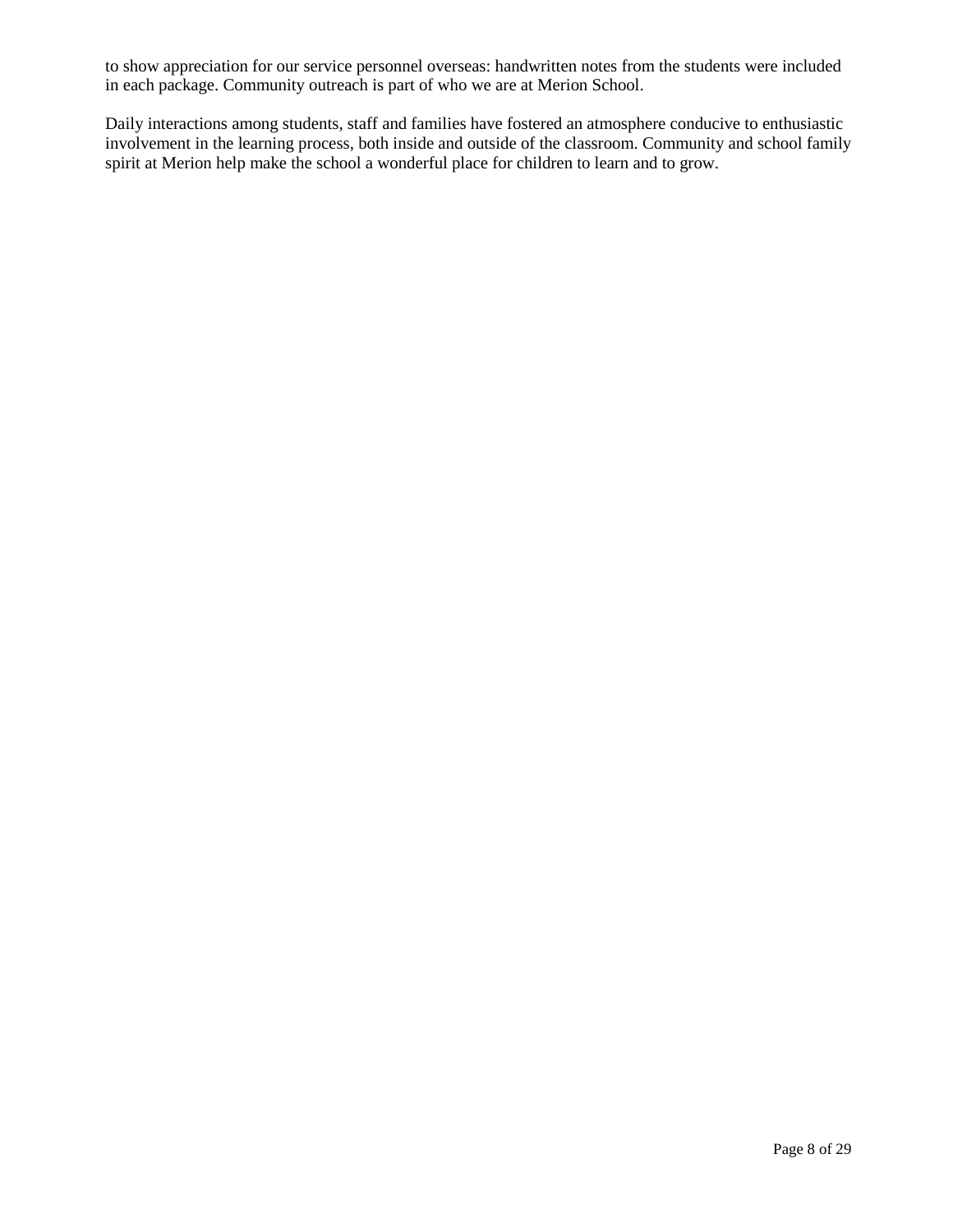#### **1. Assessment Results:**

a) Merion administers the Pennsylvania System of School Assessment (PSSA) to all students in grades three through five. Student scores for this standardized assessment are categorized into four performance levels: Advanced, Proficient, Basic, and Below Basic. The Pennsylvania Department of Education considers the Advanced and Proficient performance levels to be acceptable while the Basic and Below Basic levels of performance are not.

Merion administers curriculum benchmark assessments in the fall, winter and spring in grades one through five. The areas of reading, writing and math have been identified for tri-annual assessment. In addition, students participate in the Dynamic Indicators of Basic Early Literacy Skills (DIBELS) assessment beginning in kindergarten. DIBELS is used as a screening tool to determine early reading skills in the areas of phonemic awareness, non-sense word fluency, oral reading fluency and retelling. Students in grades two through five take the Degree of Reading Power Test (DRP) each fall and spring. Student growth is assessed on this rigorous measure of comprehension. All data is entered into Performance Tracker, the district's data system. Curriculum based assessments are also categorized into four areas of performance which correlate to the four areas of performance on the PSSA. Teachers use this benchmark data to guide and differentiate instruction, identify remediation needs, and enrich student learning.

Teaching staff can easily access student assessment data and results are routinely shared with parents. In addition, there are a variety of supports available for students who have not yet demonstrated success on academic assessments.

b) Over a five-year period, Merion students have demonstrated consistently high levels of achievement on the state assessments (PSSA) in Reading and Mathematics. All grades measured exceeded adequate yearly progress goals in each of the last five years. For the 2008-2009 school year, in reading achievement, 94% of third graders, 95% of fourth graders and 95% of fifth graders scored in the proficient/advanced categories. Ninety-seven percent (97%) of third grade students scored in the proficient/advanced categories on the 2013 PSSA, while fourth grade students showed a slight increase and scores for fifth grade students decreased slightly to 93%. Merion had a significant increase in the number of students receiving special education services in the fifth grade cohort during the 2013 year, which is a contributing factor to the slight decrease in scores for that grade level.

In the area of Mathematics, 95% of third graders, 94% of fourth graders and 92% of fifth graders scored in the proficient/advanced categories in 2008-2009. Results on the 2012-13 PSSA for math are as follows: scores for students in grade four remained consistent at 94%, while student scores in grades three and five showed an upward movement at 98% and 97% respectively.

A focus on student performance among subgroups is at the forefront of our data analysis. Overall, students who participate in our special education programs have demonstrated positive growth in math and reading in grades three and five. However, in reading and math, most recent PSSA results indicate a gap of more than ten percentage points between the scores of all fourth grade students and those in the same grade with an IEP (Reading - 95 % proficiency for all compared to 71% proficiency for students with IEPs; Math - 94% proficiency for all compared to 71% proficiency for students with IEPs).

Teachers receive PSSA data each September and have time to review the relative strengths and weaknesses of the students assigned to their class. In order to close achievement gaps, teachers of special education collaborate with classroom teachers and specialists to identify areas of needed remediation as well as strengths, then develop a plan for each child that best meets his/her needs. For example, a learning support student who struggles with some mathematical concepts and demonstrates proficiency on others may participate in flexible grouping within the classroom or receive direct instruction in the special education classroom.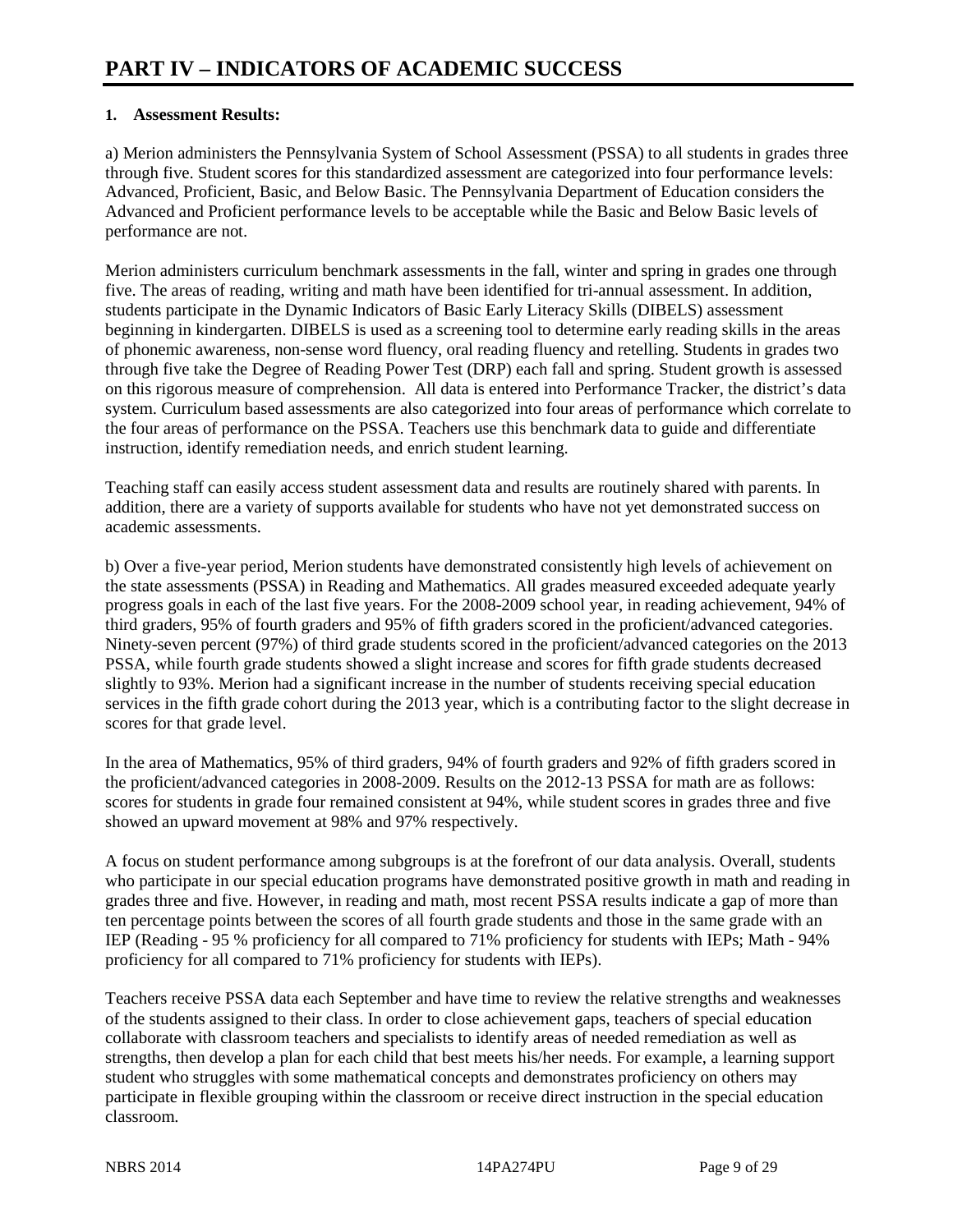In the area of reading, teachers of special education provide systematic direct instruction to increase decoding/encoding skills, reading fluency, literal and inferential comprehension and the ability to respond to reading in written form. Our language arts curriculum provides teachers with many resources to ensure that students are being taught the same skills and strategies as their regular education peers in a manner that addresses the specially designed instruction that is inherent in their IEP. Students also have an opportunity to participate in a district's extended day program that is focused on test-taking skills and reading and math development.

Student progress is built around a curriculum that reflects state standards and well-designed consensus maps, providing teachers with a clear plan of what skills students need to demonstrate by the end of a given school year.

Merion staff set high expectations for student learning and continue to encourage all students to reach their potential. They demonstrate responsiveness and flexibility in their approach to teaching and continuously add depth, creativity and appropriate challenges to keep students engaged and excited about learning.

#### **2. Using Assessment Results:**

Merion staff members utilize a variety of assessment data with the purpose of monitoring the academic progress of students. Based on regularly administered formative and summative assessments, teachers make adjustments to their instruction for groups, as well as for individual students.

Each September, the principal reviews with the staff the state assessment results (PSSA) in reading, mathematics, science and writing. Goals toward improvement are based on the data and include specific goals for sub-groups, those students who have not yet met proficiency in assessed disciplines. Students in grades four and five who did not meet proficiency levels on the PSSA are invited to participate in the district's extended day program. Offered for the first time in 2013, the program provided students with extra support through direct instruction in reading and math, as well as test taking skills.

Additionally, those same students were provided with opportunities to work with a staff mentor with whom they already had an established relationship, via our School Families program. For a six-week period prior to PSSA tests, staff met with those students at the beginning of the school day to review and practice test taking strategies, as well as to focus on comprehension of text or application of mathematical skills.

Classroom teachers also analyze data to assist in the formation of flexible groups within the classroom, based on need. At Merion, all students in grades one through five take curriculum based benchmark assessments in reading, math, and writing, tri-annually. Writing assessments are scored using the Pennsylvania Writing Rubric, which allows students to recognize their areas of strength and identify areas that require additional refinement.

Teachers and specialists access data from Performance Tracker to identify areas in which students excelled, in addition to targeting areas where improvement is needed in reading, math, and writing. Literacy specialists, math support teachers, ESL staff and other specialists provide small group instruction both within the classroom as well as in a pull-out setting, as needed. For example, students who require additional support in constructing written responses to reading selections are provided with small group instruction that provide strategies and models that can be practiced and applied in the classroom setting. Likewise, in mathematics, after reviewing student errors on benchmark assessments, the classroom teacher collaborates with the math support teacher to develop a plan to provide students with targeted instruction as part of small group within the classroom.

The Merion staff also uses data from the Pennsylvania Value Added Assessment System (PVAAS) in order to review students projected growth on the state assessments. While it is important that we consider the PVAAS information for those students who may not yet have met proficiency targets, it is equally as important to ensure that our students who score in the proficient and advanced ranges of performance, which is the majority of our Merion students, continue to meet or exceed growth targets on PVAAS.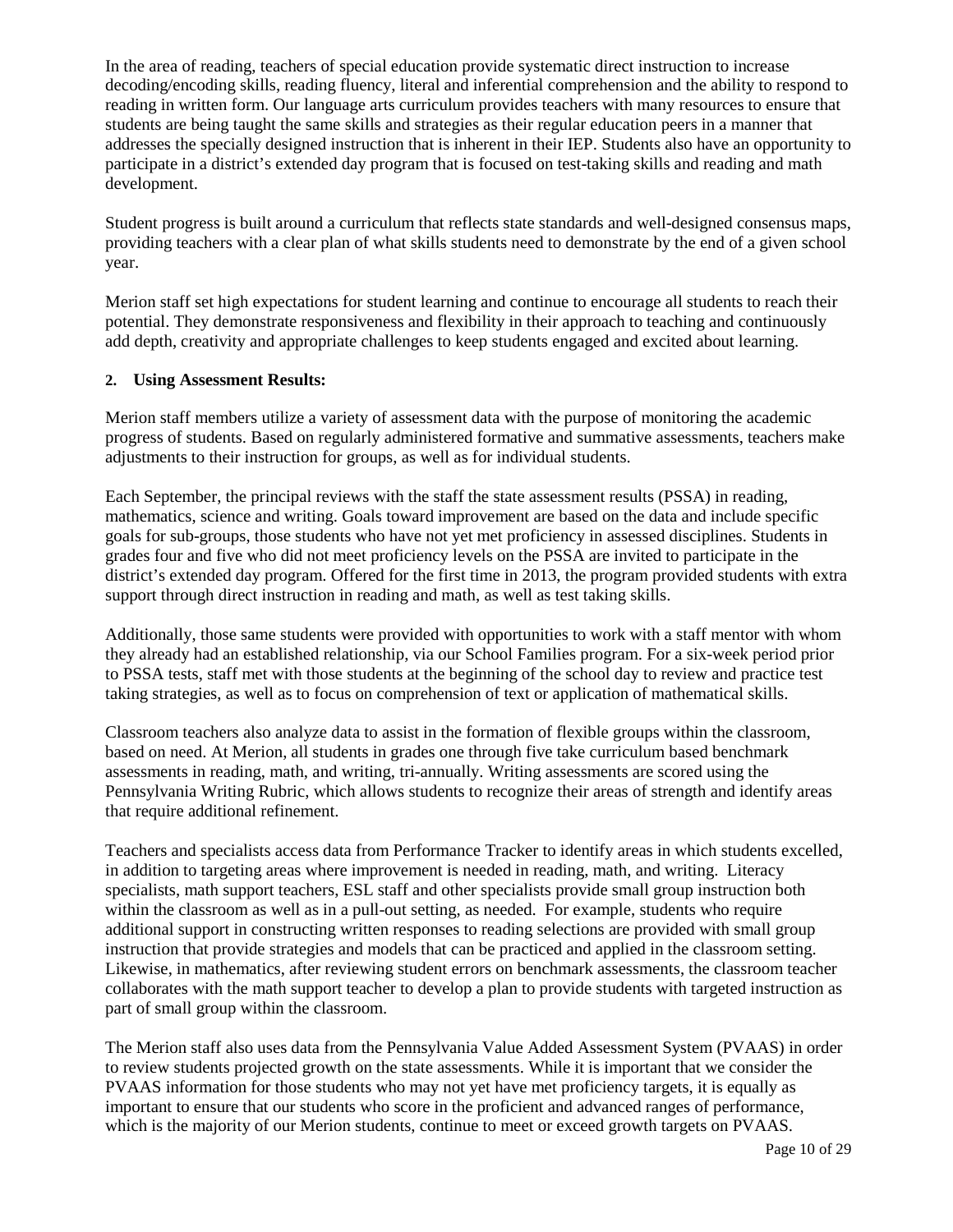#### **3. Sharing Lessons Learned:**

Our staff is actively involved in sharing professional learning experiences with district colleagues. This occurs in a variety of ways: cross-school grade level meetings, district workshops, and local and national conferences. Teachers trained in the Danielson Framework for Teaching facilitated workshops focused on the domains and elements of effective teaching. Merion staff was trained in the use of the Responsive Classroom approach and provided in-service for staff members across the district including teaching staff, lunch recess aides and instructional assistants.

The integration of technology in instruction is vital to the Merion experience. Many of our teachers serve as technology mentors, guiding colleagues as they infuse technology throughout the curriculum.

Teachers attend targeted trainings and coursework through the MCIU (Montgomery County Intermediate Unit). In this way, teachers share successful ideas and strategies with teachers from other school districts in southeastern Pennsylvania. Teachers who attend conferences outside the district are required to share newly learned information with their colleagues, as well as possibilities for application in the classroom.

As part of the district initiative on cultural proficiency, trained staff members conducted a two-hour workshop that was required for all district staff, focusing on meeting the needs of our diverse student groups. Merion's Cultural Proficiency Cadre meets monthly to facilitate professional development and dialogue on issues that heighten teacher awareness on how to foster a school environment that is welcoming, accepting and inviting for all students.

Our students have consistently demonstrated exemplary performance on the state writing assessments administered in grade five. Merion teachers engage in cross grade level meetings within the school to share exemplars of student writing samples. They discuss and share tools and strategies used to teach the craft of writing along with ideas and suggestions to help students become skilled at communicating well-developed ideas in writing.

We were honored when one of our teachers earned the Presidential Award for Excellence in Mathematics and Science Teaching; she shares her expertise regularly at NSTA conferences on both local and national levels.

One of our most important missions is to support and guide the work of our novice teachers. Over the years, Merion teachers have been called upon regularly to lead sessions on classroom management, communication with families and other best practices at the district's New Teacher Assistance Program (NTAP) that occurs prior the start of the school year.

#### **4. Engaging Families and Community:**

Merion families are integral members of the students' educational experience and we continuously seek ways to build upon the strong base of parent support we enjoy. The Merion Home and School Association (HSA) is an active, vibrant and dedicated group of parents whose mission is to serve as a liaison between families, the school, and the Lower Merion School District in order to provide opportunities to learn about and to discuss relevant and timely issues. Guest speakers provide meaningful information that ranges from bullying and appropriate use of electronic devices to curriculum discussions, explanations of various assessment tools and transition programs for our youngest students entering kindergarten as well as fifth graders preparing for middle school.

The HSA sponsors a variety of family based activities that take place annually, including: Artist in Residence Programs, Art Goes to School, Breakfast Buddies, Book Fair, Spanish Festival, Field Day, and a Welcome Back Picnic. Our HSA generously sponsors over one hundred fourth and fifth graders in an annual countywide Reading Olympics event.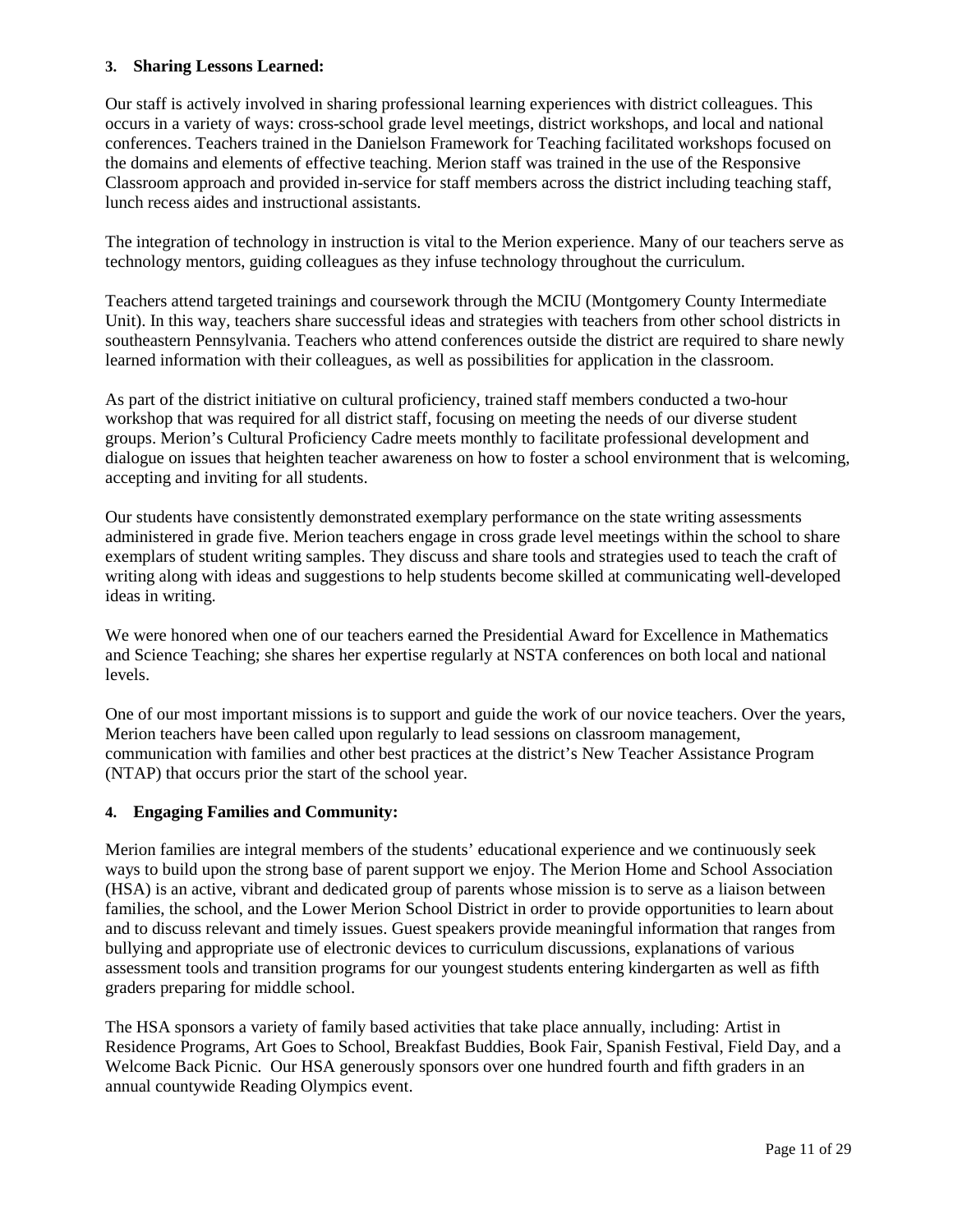Lunch and Learn sessions are held for each grade group of parents focusing on topics germane to the group, such as "Kidwriting" in kindergarten; at home literacy and math strategies to support first graders; foreign language skills for second grade; preparing third graders for state assessments.

The Human Relations Committee is comprised of parent representatives from every grade level and staff representatives who meet monthly. Emphasis is focused on enhancing Merion's efforts to grow as a culturally proficient school community. The committee works to design steps to help every family at Merion feel welcome, with a focus on those families from diverse groups. In response to the increasing number of diverse families, a hugely successful International Night was planned and orchestrated by parents and staff. The event has been an authentic learning experience for our students, their families, and the staff. Through open dialogue, the committee has established a partnership with Bryn Mawr College that pairs Merion students of ESL with graduate students who are fluent in English as well as their native language.

We believe that a warm and welcoming environment for all members of the school community is key in maintaining engaged and supportive parents: a factor that directly relates to student achievement. We believe that the support that our school receives from Merion families is one of the reasons for our continued success as a high achieving school.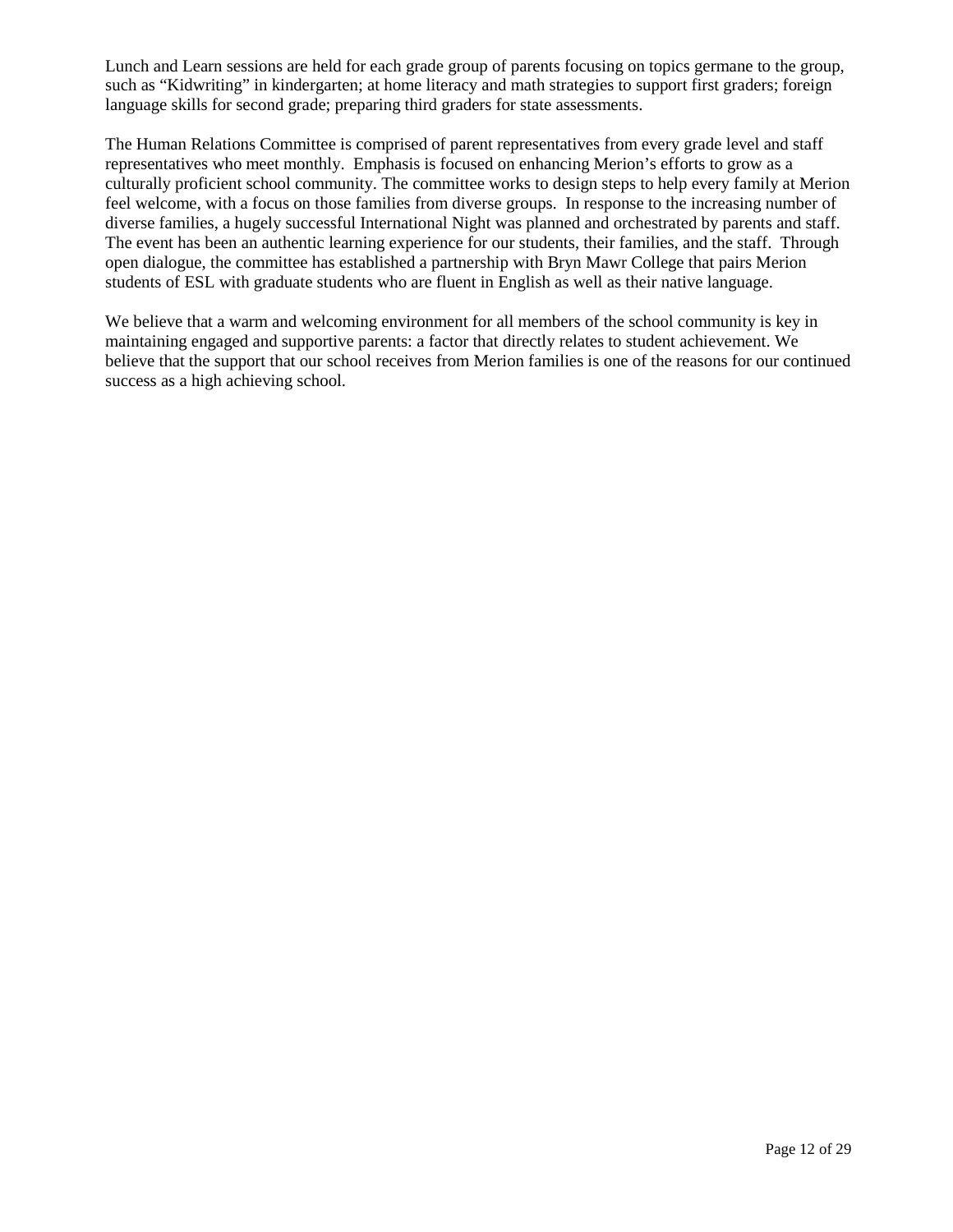## **1. Curriculum:**

The curriculum is aligned with PA Core State Standards. The emphasis is on providing foundational skills in each core academic area, encouraging curiosity and exploration, fostering academic confidence and enthusiasm and delivering an appropriate balance of individual and group learning settings.

To help ensure competence and genuine engagement in learning, our elementary school program at Merion emphasizes active learning experiences in a nurturing, supportive and challenging environment.

The elementary Language Arts curriculum is developed collaboratively with teachers. This standards-based curriculum provides an additional level of specificity to the knowledge, skills and understanding students need to know and be able to do to develop competencies in reading comprehension and critical thinking, using a range of texts and genres. Children are exposed to and involved in standards for reading, writing, listening and speaking for information and understanding, literary responses, critical analysis and evaluation. The curriculum contains the most effective instructional approaches that current research has identified and current standards require. The curriculum incorporates the use of technology for teacher planning, instruction and student activities. The curriculum is designed using a comprehensive, balanced approach to literacy which includes modeled, guided and independent approaches to reading and writing.

The elementary math curriculum is designed to ensure students learn mathematics with understanding and develop a strong conceptual foundation. Through worthwhile and engaging tasks, appropriate use of handson activities to build conceptual understanding, quality discussion of the mathematical tasks, and meaningful practice to ensure mastery of those concepts and skills, students are given multiple opportunities to engage in mathematics in meaningful ways. The elementary math curriculum supports students to make sense of mathematics and learn that they can be mathematical thinkers. It focuses on the development of computational fluency and number sense and using accurate and efficient strategies for computing. The math curriculum is designed to promote a deep understanding of mathematics and develop mathematically proficient students who can think, reason, and model and solve problems. Inquiry based instructional materials support the math curriculum and embodies the PA Core State Standards and Mathematical Practices. Practices are deeply embedded in the fabric of curriculum and instructional resources, and facilitate the teaching and learning of mathematics.

The elementary science curriculum is inquiry based and provides hands-on experiences and real-world applications with objects, organisms, and systems. This approach helps students understand and make sense of science concepts through active investigations and experiments. The curriculum is based on learning progressions that provide students with opportunities to investigate core ideas in science in increasingly complex ways over time. The instructional materials used to support the science curriculum are designed to help students know and use scientific explanations of the natural world and the designed world; to understand the nature and development of scientific knowledge and technological capabilities; and to participate productively in scientific and engineering practices. Science-centered language development also promotes learning in all areas through the use of science notebooks, which fosters reflective thinking and scientific reading, which relate to the authentic experiences students have during the active learning sessions.

All elementary students receive instruction in the specialists' areas of art, music, physical education, foreign language, library science on a weekly basis. Each day, students also engage in Responsive Classroom activities that merge social, emotional, and intellectual learning. It also sets the tone for respectful learning and establishes a climate of trust.

Lower Merion School District provides an extensive range of educational services and supports for students with special needs within our schools. These services include: Learning Support, Emotional Support, Autistic Support, and Life Skills Support. Speech/language therapy, occupational therapy, physical therapy, hearing support, vision therapy, and transition services also are provided to eligible students requiring these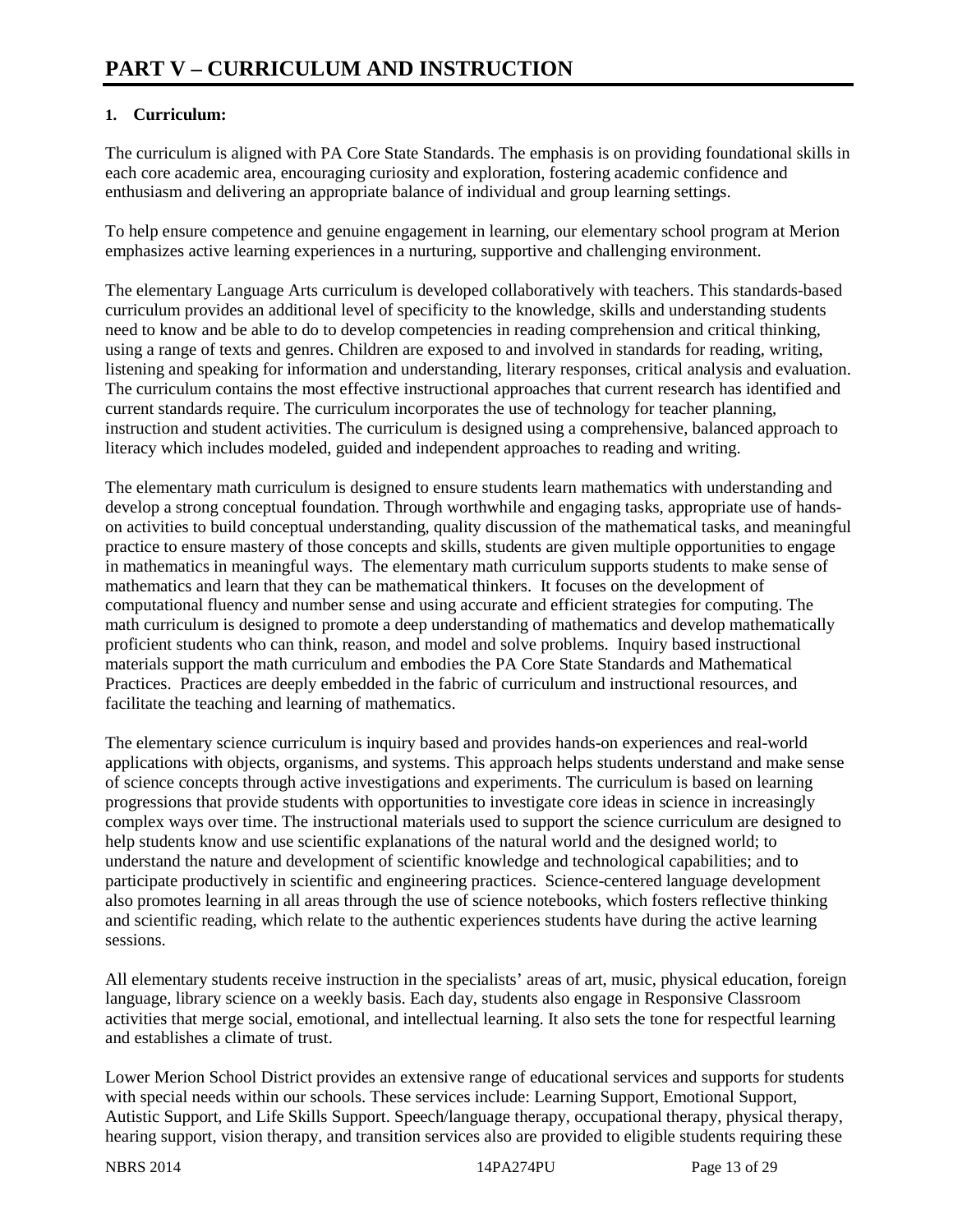services due to an educational need. A broad array of supplementary aids and services to support students' educational needs includes communication devices, audio versions of books, assistive technology, a braille production center, and pre-vocational opportunities. The continuum of programs and services for children with disabilities varies in accordance with the changing needs of our community.

#### **2. Reading/English:**

The reading curriculum, instruction, and instructional methods reflect a comprehensive approach to literacy using a balanced framework that incorporates reading and writing approaches of Shared (whole group/modeled instruction), Guided (small/flexible group instruction) and Independent reading. Evidencebased methods of reading instruction and critical strands as identified by the National Reading Panel (phonemic awareness, phonics, vocabulary, comprehension and fluency) are integrated in the daily reading skills and strategies used in the classroom. The curriculum is specifically designed to help students think critically and problem-solve as well as communicate and collaborate with one another. Teachers establish a learning environment in which students feel comfortable sharing their thinking with each other. Teachers utilize a variety of questioning and discussion techniques to challenge students cognitively and to promote discourse. All lessons incorporate the most effective instructional approaches and digital tools that current standards require. The curriculum relies on a rich collection of award-winning literature that includes fiction, nonfiction, poetry, and information writing.

The curriculum reflects a coherent K-5 instructional plan that establishes consistency of instruction throughout the district in different grade levels. The literacy goal at Merion is for each student to reach maximum success within a school year. It is our goal to help students read deeply and think critically about text and also to develop a love of reading.

The writing curriculum is a yearlong program for kindergarten through grade five students. It is a combination of a writing process approach with guided instruction along with opportunities for peer interaction. Using authors as mentors, teachers use a balance of inquiry and direct instruction to help students understand the craft of writing and to develop their skills as writers and communicators.

A systematic and ongoing assessment system that includes diagnostic, formative and summative assessments is used to measure students' understanding and progress, as well as to help teachers plan for future lessons. Merion is committed to meeting the diverse needs of all students by differentiating instruction. In addition to support provided by the classroom teacher, small group interventions are provided by the following: reading specialists, ELL teachers, teachers of special education, and teachers of gifted as well as after school support. Dedicated time is allotted to review data, make instructional decisions and work with small groups of students. The technology component supports instruction in the classroom and provides opportunities for students to read at home.

#### **3. Mathematics:**

The standards based math curriculum is coherent, focused on key concepts and is well articulated across the grades. It reflects the importance of mathematical thinking and reasoning to develop a deep understanding of fundamental math ideas and develop computational fluency. Students are provided with opportunities to explore mathematical ideas and the contexts in which they are useful. The curriculum is designed to help students make connections between mathematical ideas through exploration and problem solving experiences, including real world application.

Through daily classroom experiences, students explore problems in depth and find more than one solution by using problem solving strategies and appropriate tools. Using models, diagrams, and graphs, students are expected to explain mathematical thinking and reasoning, then communicate their ideas orally and in writing. Through classroom experiences, students work in a variety of groupings – whole class, small groups, in pairs, and individually. Math Workshop is also an integral part of the elementary math curriculum, providing students with additional opportunities for reinforcement or extension, allowing time to refine strategies and apply important skills. Math Workshop also provides opportunities for the teacher to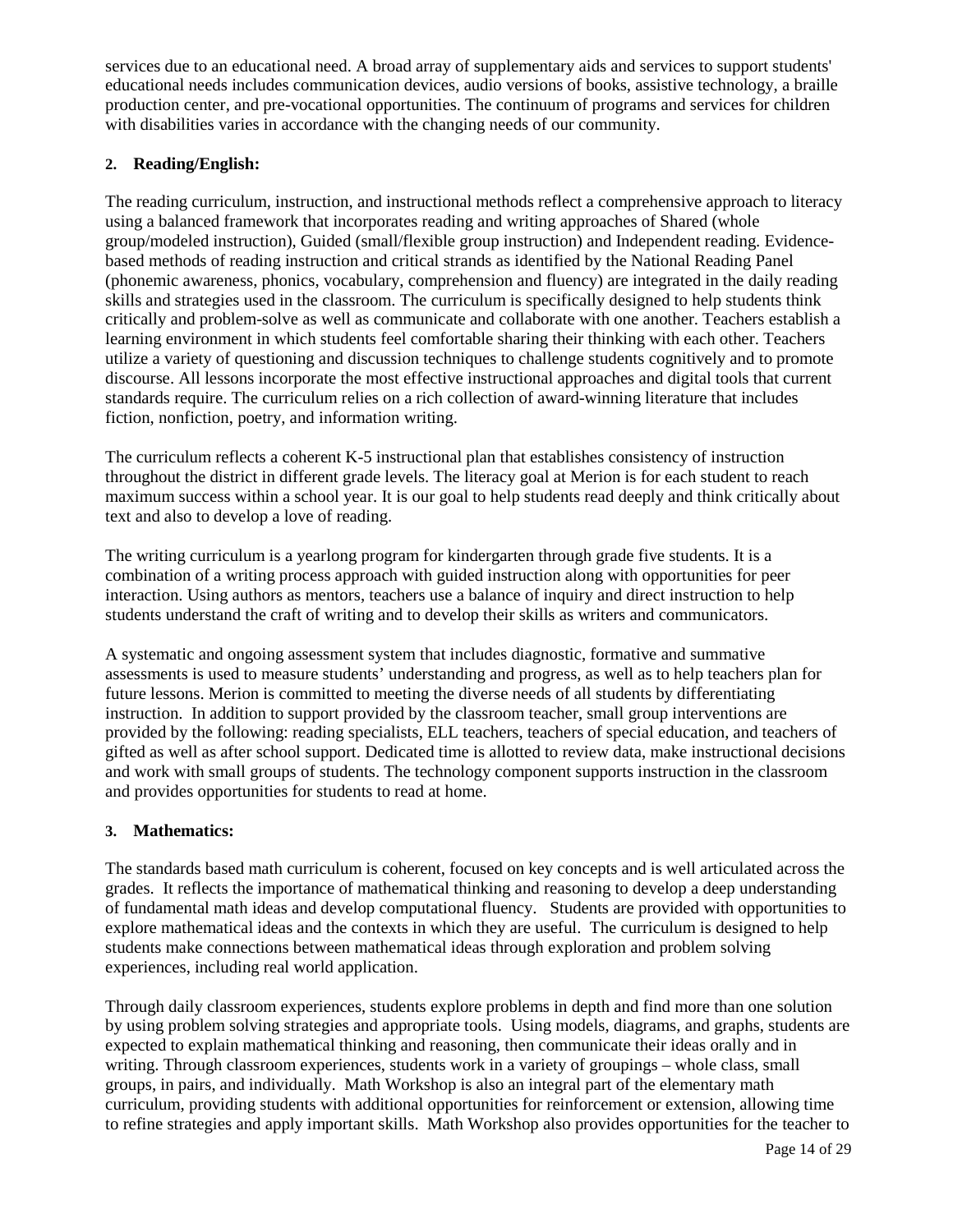work with individuals and small groups while assessing students' learning and understanding. Classroom Routines are also implemented daily, providing practice with previously introduced content, increasing students' repertoire of strategies for mental math and problem solving. Technology and online programs enhance the learning of math concepts and provide students the opportunity for additional practice during the school day and at home.

Opportunities for formative assessment are woven throughout each unit, including observations, checklists, writing opportunities, exit slips and checks for understanding. Teachers use the data from these assessments to plan and differentiate instruction to meet the needs of all learners. Curriculum resources support teachers in providing intervention, practice or enrichment to students based on the data from the assessments.

Student learning in mathematics is also measured by district unit and benchmark assessments. The assessments support the learning of important mathematics and furnish useful information to teachers, students and parents. Grade level teams meet with the math support teacher to analyze this data and collaboratively plan for remediation or enrichment. All assessments, formative or summative, are designed to inform and guide teachers as they make instructional decisions.

#### **4. Additional Curriculum Area:**

The Elementary Science Program supports students in learning scientific, mathematics and engineering concepts (STEM). Merion teachers are committed to helping students develop the necessary skills to critically and actively participate in scientific practices through investigations and analyses. Lessons provide students with meaningful experiences through hands-on experiments and active participation in the scientific and engineering practices. Teachers use formative assessments to guide instruction. The science program uses the instructional approach of inquiry and direct instruction to teach concepts in the Earth and Space, Physical and Life Sciences. The elementary science program reflects current research on teaching and learning, and complements the PA Core Literacy standards, including student discourse, argumentation, writing to learn, and reflective thinking. The curriculum is based on learning progressions that provide students with opportunities to investigate core ideas in science in increasingly complex ways over time.

The science program also provides a foundation for more advanced understanding of core science ideas while it helps students develop lifelong skills for living in an increasingly complex, scientific and technological world. The curriculum incorporates active learning, scientific practices, collaborative group work, integration of literacy, use of digital technologies and drawing connections to students' lives, extending beyond the classroom. Students are given multiple opportunities to address engineering practices and apply and test their scientific knowledge. These opportunities include developing solutions to problems, constructing and evaluating models, and using systems thinking. Science notebooks help students organize their observations and data, process their data and maintain a record of their learning for future reference. The use of Science Readers help students relate to the active learning sessions, gaining greater meaning from the text material. There are multiple strategies for formative assessment at all grade levels as well as benchmark assessments. Online resources also provide enrichment for students during the school day and at home.

#### **5. Instructional Methods:**

Across all grade levels, teachers at Merion design and deliver meaningful instruction to a diverse range of students each day. In order to identify and meet the instructional needs of all students, classroom teachers analyze assessment data throughout the academic year and adjust their instruction and grouping strategies accordingly. Merion staff created professional partnerships called Data Buddies as a mechanism to thoughtfully analyze and discuss assessment data with a colleague. Within this framework, classroom teachers are paired with specialists for the purpose of routinely examining student assessment data and planning instructional groups and interventions. Classroom teachers then collaborate with grade level colleagues and specialists to plan instruction that meets students' academic strengths and needs. Teachers communicate instructional objectives to students, use effective questioning techniques, engage students in active learning and adjust the pace of instruction, as needed.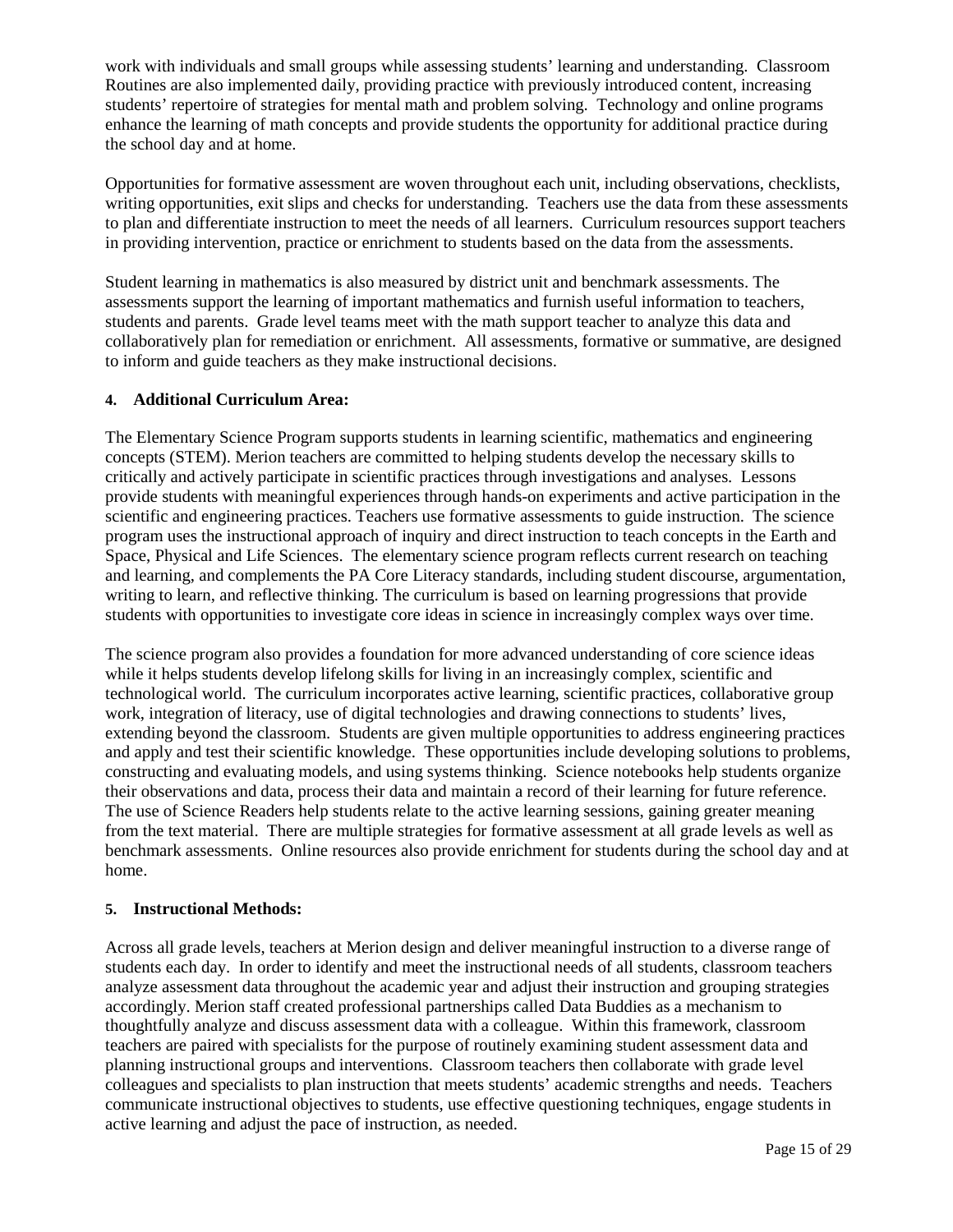Throughout Merion, classroom teachers have multiple avenues in order to identify the unique needs of their students as well as design effective instruction. For example, during the reading and language arts instructional blocks, teachers deliver reading instruction through guided reading groups using text that is appropriate for each group's assessed needs and skill levels. Specialists throughout the school also deliver differentiated instruction and interventions through our reading specialists, math support teacher, special education teachers, ELL teachers, and gifted support teachers. During WIN Time (What I Need) each week, classroom teachers and specialists work together to provide tiered instruction in reading and math. In order to meet the needs of advanced learners, classroom teachers plan and deliver TEE Time (Targeted Enrichment Experience) curricular extensions. Students in fifth grade have the opportunity to receive accelerated math instruction at the sixth grade level based on their demonstrated mathematical strengths.

Merion teachers participate in a variety of workshops and professional learning opportunities in order to remain current with best practices on effective instructional delivery. This year, every teacher set a personal goal aligned to the Danielson Framework for Teaching. When teachers engage in ongoing and meaningful sharing of ideas and strategies pertaining to the domain that focuses on instruction, the learning experiences of students in our classrooms will be deeper and more meaningful.

#### **6. Professional Development:**

Merion provides meaningful professional development opportunities to staff members. As teachers differentiate instruction for students, the school district provides differentiated professional development opportunities for teachers and support staff. When staff needs to build a common understanding of initiatives such as the Danielson Framework for Teaching, the district provides training for all. Typically, encouraging a trainer of trainers' model, Merion teachers are often trained in order to share their expertise with building peers and teachers across the district. The district has also created an innovative approach to professional development called PRP (Professional Responsibilities Profile). Through this system, teachers select topics that meet their needs and by extension, the needs of their students.

Another way that the district provides professional development is through in-service days. These noninstructional days allow teachers to meet with colleagues to address topics relating to student achievement such as assessment data analysis or PVAAS and curriculum design or development.

Additionally, the district funds teachers' unique professional development needs and interests through the Professional Conference Committee. Specialists or classroom teachers can make requests to attend state or national organizations' annual conferences to further develop areas of expertise. The information learned directly impacts instruction and student achievement. Recently, several teachers attended a Common Core Reading/ELA Standards training to help refine their understanding of shifts from PA's Legacy Standards to PA Core Standards. Merion staff is engaged in ongoing professional development that includes staff meetings, grade level meetings and cross- building collaborations.

Merion's Cultural Proficiency Committee meets regularly to facilitate professional development and dialogue on issues designed to build teacher's capacity to acquire skills, knowledge and attitudes that will enable them to effectively relate to and educate students who comprise our diverse populations.

When teachers and staff collaborate professionally, a caring, effective instructional climate emerges for all: staff, students, and families. In the words of Marcia Conner, "Training often gives people solutions to problems already solved. Collaboration addresses challenges no one has overcome before." There exists within the classrooms and corridors of Merion, a spirit of collaboration and teamwork that goes beyond mere training. Whether you are a seasoned teacher encountering a fresh challenge or a long-term substitute teacher striving to create a smooth transition for students, Merion staff members routinely reach out to peers for support. True teamwork, a limitless spirit of collaboration, and thoughtful responses to staff's needs are hallmarks of this school. We call it 'The Merion Way'.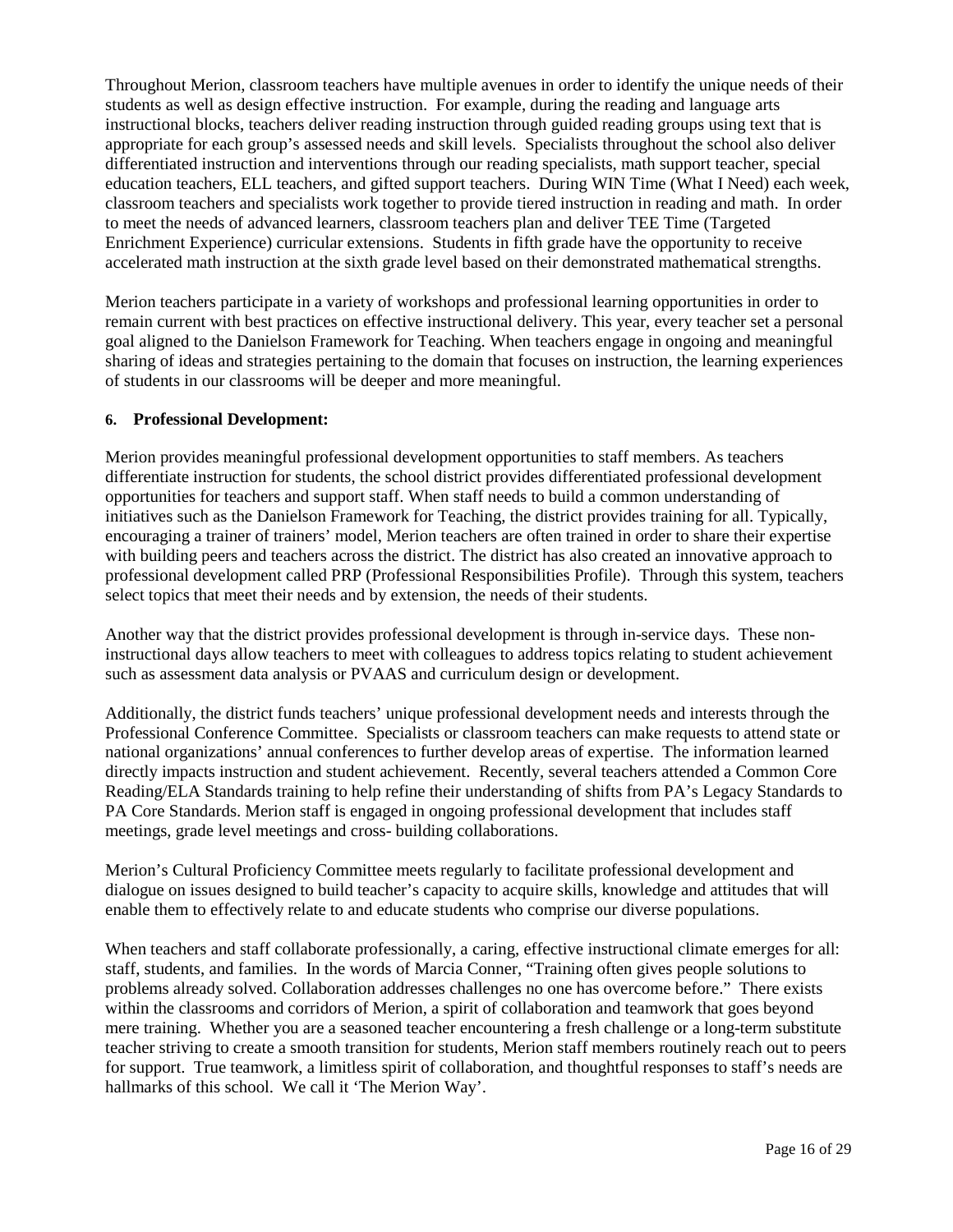#### **7. School Leadership**

"Scratch the surface of an excellent school and you will find an excellent principal." The principal at Merion instills a positive tone while fostering a continuous dialogue with honest communication among staff members, students, and families. She exhibits a strong equanimity when facing challenges, and inspires teachers and staffs to think 'outside of the box' in order to create lessons that enhance student achievement. Merion's principal has masterfully created an environment where the staff is encouraged to speak up and express their ideas, questions, and concerns. Serving as a liaison between the District's curriculum supervisors and teachers, she is known to identify and encourage others to use their strengths; recognizing that through shared decision-making, capitalizing on the talents and strengths of staff, and allowing for teachers to think and plan creatively, achievement will ensue.

Teachers and staff are encouraged to take risks, work together to share strategies, and lead each other in generating innovative ways to help students succeed. Consequently, Merion teachers feel a shared sense of purpose and direction as they work with students and colleagues. Each year the principal clearly states the school's goals, makes student-centered decisions, and is forthright and proactive in all communication. Moreover, she is known for her positive energy and sense of humor. An example of shared decision-making is Merion's Faculty Advisory Council. This is a representative group of staff members who meet regularly with the principal to discuss building issues and concerns. The goal of these meetings is to provide a forum for candid conversations and to promote the use of collaborative problem-solving strategies. Through this group, staff members have a voice, and mechanism to express concerns and brainstorm solutions. While the success of any school's efforts cannot be attributed to a single factor, the daily contributions and efforts of a committed and talented leader like the principal at Merion Elementary School are in fact, indispensable and immeasurable.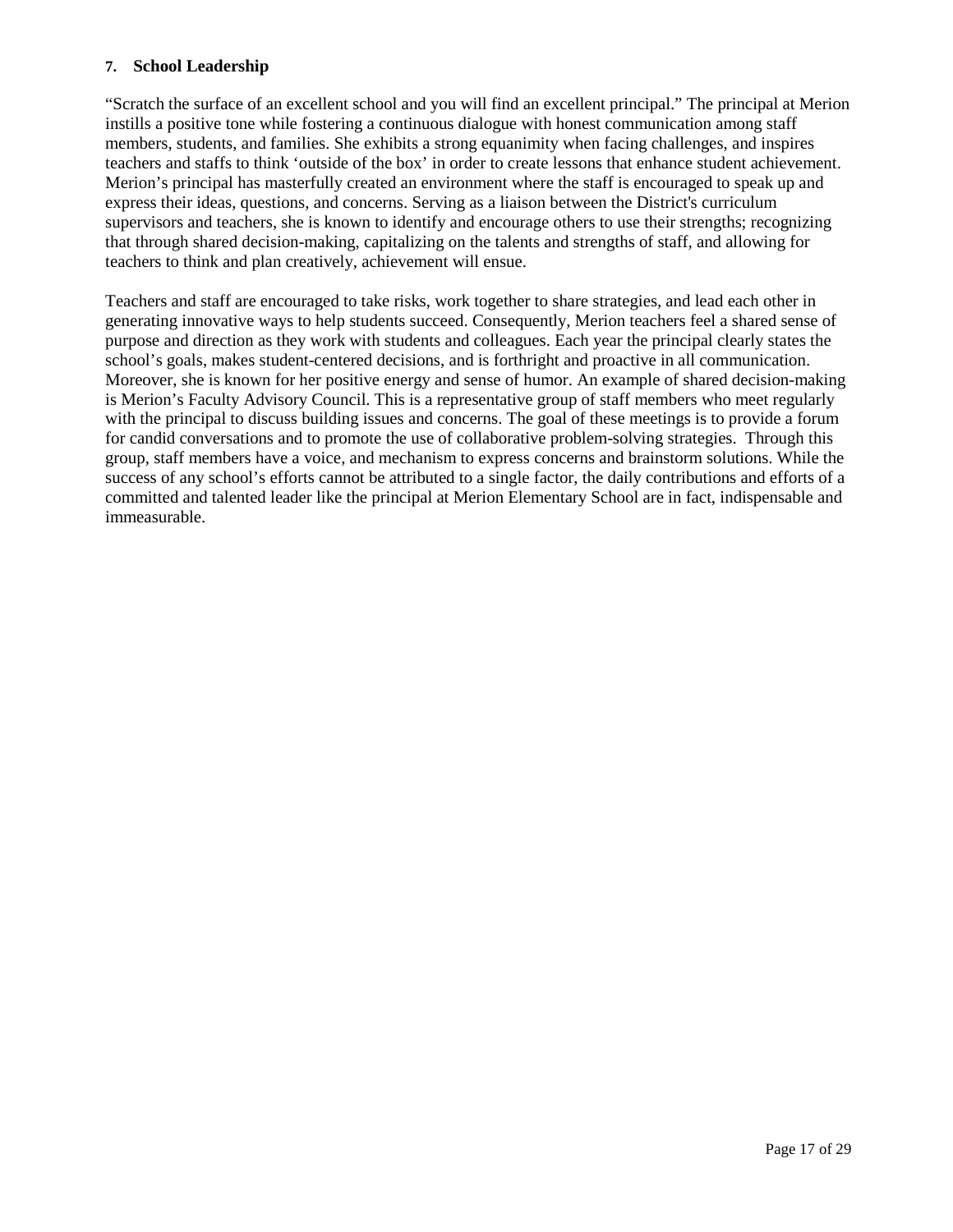**All Students Tested/Grade: 3 Publisher:** 

**Subject:** <u>Math **Test:** PSSA + PSSA-M + PASA</u><br> **All Students Tested/Grade:** 3 **Edition/Publication Year:** 2013

| School Year                      | 2012-2013    | 2011-2012      | $2010 - 2011$  | 2009-2010      | 2008-2009        |
|----------------------------------|--------------|----------------|----------------|----------------|------------------|
| Testing month                    | Apr          | Apr            | Mar            | Apr            | Mar              |
| <b>SCHOOL SCORES*</b>            |              |                |                |                |                  |
| % Proficient plus % Advanced     | 98           | 90             | 96             | 94             | 95               |
| % Advanced                       | 66           | 67             | 66             | 66             | 60               |
| Number of students tested        | 79           | 91             | 91             | 92             | 81               |
| Percent of total students tested | 99           | 100            | 98             | 98             | 98               |
| Number of students tested with   |              |                |                |                |                  |
| alternative assessment           |              |                |                |                |                  |
| % of students tested with        |              |                |                |                |                  |
| alternative assessment           |              |                |                |                |                  |
| <b>SUBGROUP SCORES</b>           |              |                |                |                |                  |
| 1. Free and Reduced-Price        |              |                |                |                |                  |
| Meals/Socio-Economic/            |              |                |                |                |                  |
| <b>Disadvantaged Students</b>    |              |                |                |                |                  |
| % Proficient plus % Advanced     |              | 70             | 75             | 75             |                  |
| % Advanced                       |              | 20             | 50             | 25             |                  |
| Number of students tested        |              | 10             | $\overline{4}$ | $\overline{4}$ |                  |
| 2. Students receiving Special    |              |                |                |                |                  |
| <b>Education</b>                 |              |                |                |                |                  |
| % Proficient plus % Advanced     | 88           | 63             | 83             | 70             | 80               |
| % Advanced                       | 88           | 31             | 30             | 60             | 47               |
| Number of students tested        | 8            | 16             | 23             | 10             | 15               |
| 3. English Language Learner      |              |                |                |                |                  |
| <b>Students</b>                  |              |                |                |                |                  |
| % Proficient plus % Advanced     | 100          | 100            | 100            |                |                  |
| % Advanced                       | 100          | 50             | 100            |                |                  |
| Number of students tested        | $\mathbf{1}$ | $\overline{2}$ | $\mathbf{1}$   |                |                  |
| 4. Hispanic or Latino            |              |                |                |                |                  |
| <b>Students</b>                  |              |                |                |                |                  |
| % Proficient plus % Advanced     | 100          | 100            | 100            |                | $\boldsymbol{0}$ |
| % Advanced                       | 100          | 33             | $\overline{0}$ |                | $\overline{0}$   |
| Number of students tested        | $\mathbf{1}$ | $\overline{3}$ | 3              |                | $\mathbf{1}$     |
| 5. African-American              |              |                |                |                |                  |
| <b>Students</b>                  |              |                |                |                |                  |
| % Proficient plus % Advanced     | 100          | 67             | 100            |                | 67               |
| % Advanced                       | 100          | 33             | 50             |                | $\overline{0}$   |
| Number of students tested        | $\mathbf 1$  | 9              | $\overline{4}$ |                | $\overline{3}$   |
| <b>6. Asian Students</b>         |              |                |                |                |                  |
| % Proficient plus % Advanced     | 100          | 100            | 100            | 100            | 100              |
| % Advanced                       | 70           | 86             | 78             | 71             | 83               |
| Number of students tested        | 10           | 14             | 9              | $\overline{7}$ | 12               |
| 7. American Indian or            |              |                |                |                |                  |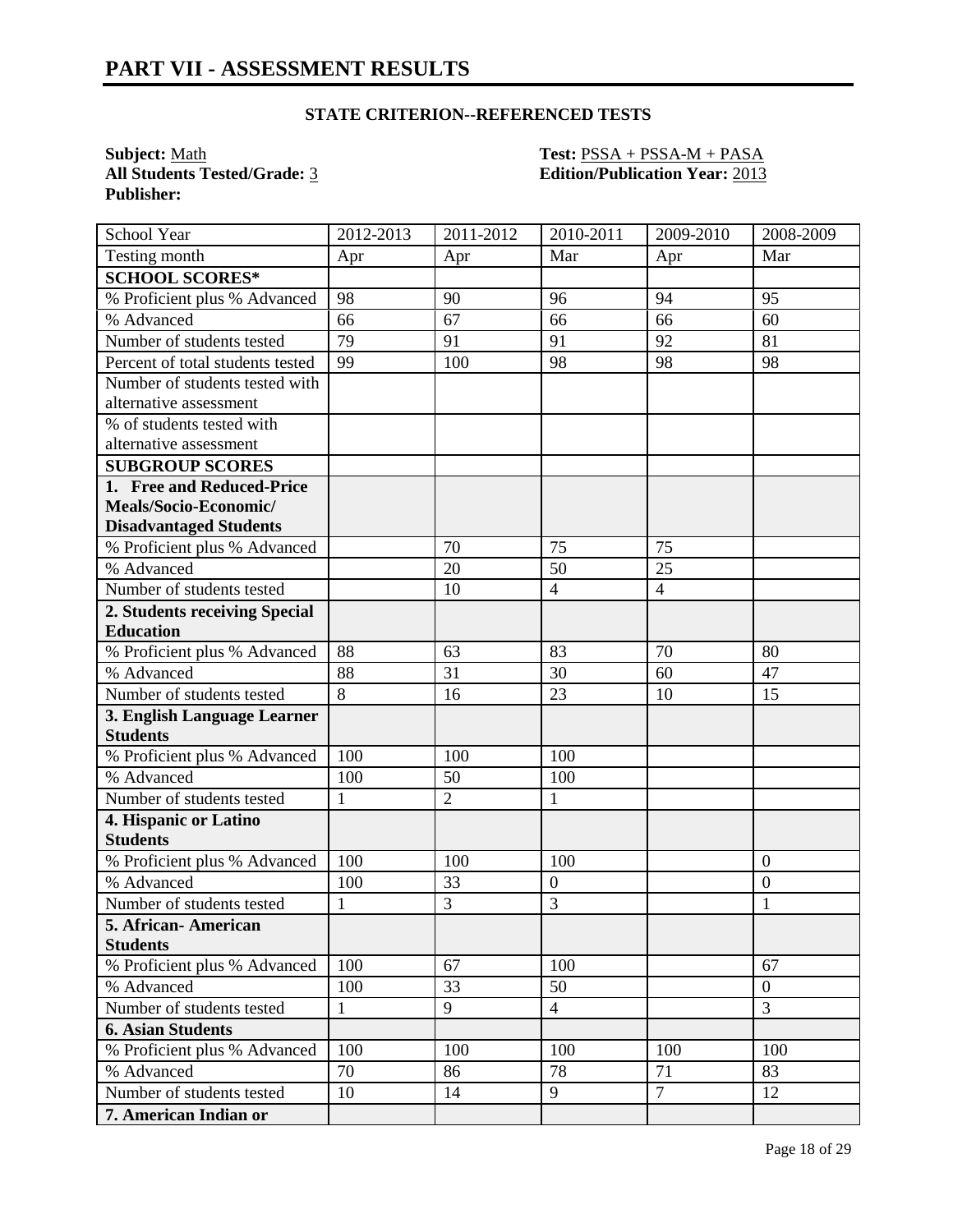| <b>Alaska Native Students</b>    |     |    |                |    |    |
|----------------------------------|-----|----|----------------|----|----|
| % Proficient plus % Advanced     |     |    |                |    |    |
| % Advanced                       |     |    |                |    |    |
| Number of students tested        |     |    |                |    |    |
| 8. Native Hawaiian or other      |     |    |                |    |    |
| <b>Pacific Islander Students</b> |     |    |                |    |    |
| % Proficient plus % Advanced     |     |    |                |    |    |
| % Advanced                       |     |    |                |    |    |
| Number of students tested        |     |    |                |    |    |
| 9. White Students                |     |    |                |    |    |
| % Proficient plus % Advanced     | 97  | 91 | 95             | 93 | 97 |
| % Advanced                       | 63  | 69 | 69             | 66 | 60 |
| Number of students tested        | 64  | 65 | 74             | 85 | 65 |
| <b>10. Two or More Races</b>     |     |    |                |    |    |
| identified Students              |     |    |                |    |    |
| % Proficient plus % Advanced     | 100 |    | 100            |    |    |
| % Advanced                       | 100 |    | $\overline{0}$ |    |    |
| Number of students tested        | 3   |    | $\mathbf{1}$   |    |    |
| 11. Other 1: Other 1             |     |    |                |    |    |
| % Proficient plus % Advanced     |     |    |                |    |    |
| % Advanced                       |     |    |                |    |    |
| Number of students tested        |     |    |                |    |    |
| 12. Other 2: Other 2             |     |    |                |    |    |
| % Proficient plus % Advanced     |     |    |                |    |    |
| % Advanced                       |     |    |                |    |    |
| Number of students tested        |     |    |                |    |    |
| 13. Other 3: Other 3             |     |    |                |    |    |
| % Proficient plus % Advanced     |     |    |                |    |    |
| % Advanced                       |     |    |                |    |    |
| Number of students tested        |     |    |                |    |    |

**NOTES:** Although several of our subgroups do not comprise 10% or more of our student population, we feel it is important to share this data so that it can be referenced in our efforts to close the achievement gap.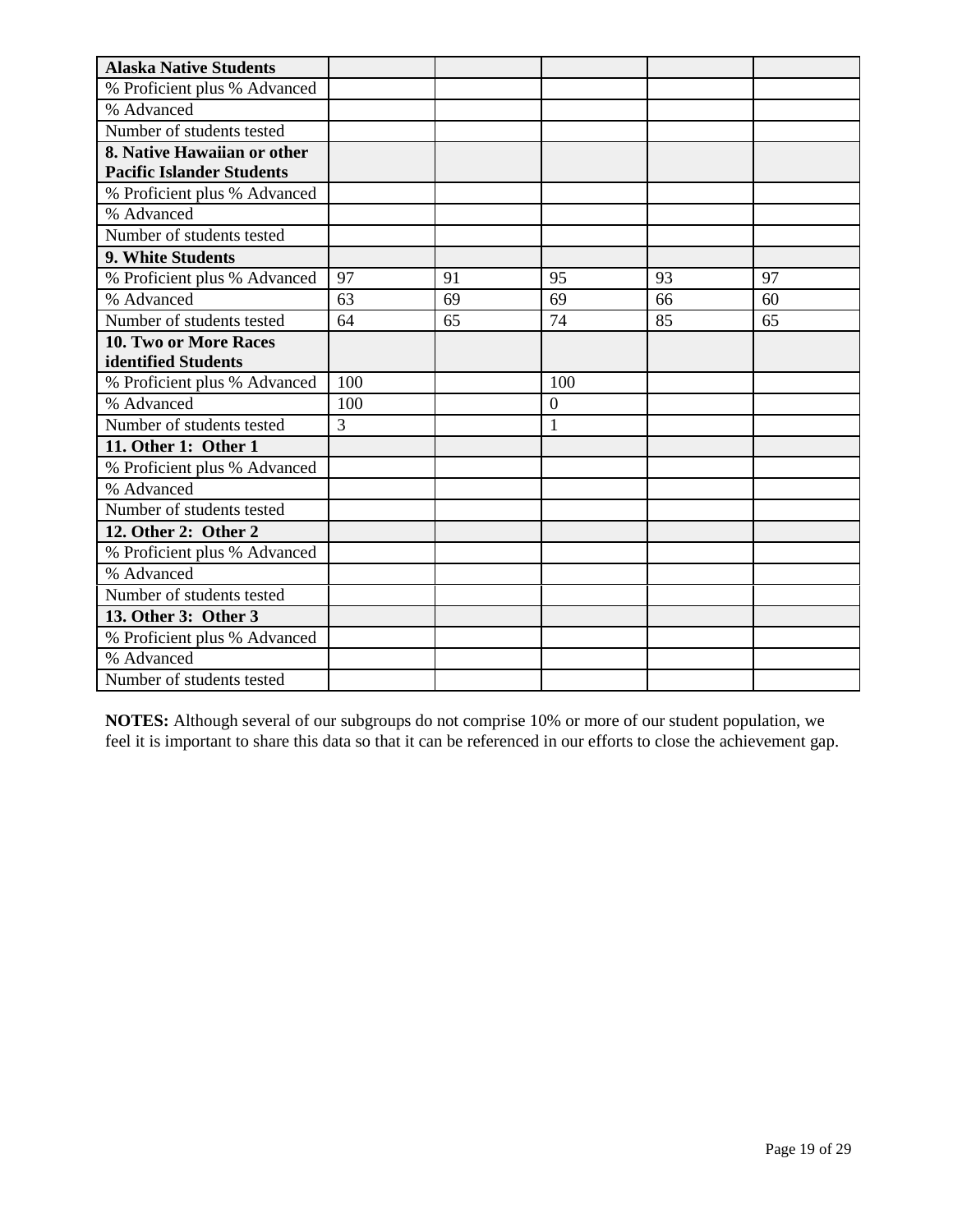**All Students Tested/Grade:** 4 **Edition/Publication Year:** 2013 **Publisher:** 

# **Subject:** Math **Test:** PSSA + PSSA-M + PASA

| School Year                      | 2012-2013        | 2011-2012      | 2010-2011      | 2009-2010        | 2008-2009      |
|----------------------------------|------------------|----------------|----------------|------------------|----------------|
| Testing month                    | Apr              | Apr            | Mar            | Apr              | Mar            |
| <b>SCHOOL SCORES*</b>            |                  |                |                |                  |                |
| % Proficient plus % Advanced     | 94               | 97             | 96             | 95               | 95             |
| % Advanced                       | 83               | 80             | 80             | 74               | 80             |
| Number of students tested        | 86               | 90             | 88             | 84               | 78             |
| Percent of total students tested | 98               | 95             | 96             | 93               | 98             |
| Number of students tested with   |                  | $\mathbf{1}$   | $\mathbf{1}$   |                  |                |
| alternative assessment           |                  |                |                |                  |                |
| % of students tested with        |                  | $\mathbf{1}$   | $\mathbf{1}$   |                  |                |
| alternative assessment           |                  |                |                |                  |                |
| <b>SUBGROUP SCORES</b>           |                  |                |                |                  |                |
| 1. Free and Reduced-Price        |                  |                |                |                  |                |
| Meals/Socio-Economic/            |                  |                |                |                  |                |
| <b>Disadvantaged Students</b>    |                  |                |                |                  |                |
| % Proficient plus % Advanced     | 71               | 100            | 80             | 57               | 67             |
| % Advanced                       | 29               | 50             | 60             | 43               | 33             |
| Number of students tested        | $\overline{7}$   | $\overline{2}$ | 5              | $\overline{7}$   | 6              |
| 2. Students receiving Special    |                  |                |                |                  |                |
| <b>Education</b>                 |                  |                |                |                  |                |
| % Proficient plus % Advanced     | 71               | 92             | 86             | 79               | 82             |
| % Advanced                       | 64               | 54             | 57             | $\overline{53}$  | 55             |
| Number of students tested        | 14               | 24             | 14             | 19               | 11             |
| 3. English Language Learner      |                  |                |                |                  |                |
| <b>Students</b>                  |                  |                |                |                  |                |
| % Proficient plus % Advanced     | 100              | 100            | 100            |                  |                |
| % Advanced                       | $\boldsymbol{0}$ | 100            | 100            |                  |                |
| Number of students tested        | $\mathbf{1}$     | $\mathbf{1}$   | $\overline{2}$ |                  |                |
| 4. Hispanic or Latino            |                  |                |                |                  |                |
| <b>Students</b>                  |                  |                |                |                  |                |
| % Proficient plus % Advanced     | 100              | 67             |                | $\overline{0}$   |                |
| % Advanced                       | 100              | 33             |                | $\boldsymbol{0}$ |                |
| Number of students tested        | $\overline{2}$   | 3              |                | 1                |                |
| 5. African-American              |                  |                |                |                  |                |
| <b>Students</b>                  |                  |                |                |                  |                |
| % Proficient plus % Advanced     | 67               | 100            |                | 50               | 50             |
| % Advanced                       | 44               | 20             |                | 50               | 50             |
| Number of students tested        | 9                | 5              |                | $\overline{2}$   | $\overline{2}$ |
| <b>6. Asian Students</b>         |                  |                |                |                  |                |
| % Proficient plus % Advanced     | 100              | 100            | 100            | 100              | 100            |
| % Advanced                       | 73               | 90             | 100            | 83               | 100            |
| Number of students tested        | 11               | 10             | $\overline{7}$ | 12               | $\overline{7}$ |
| 7. American Indian or            |                  |                |                |                  |                |
| <b>Alaska Native Students</b>    |                  |                |                |                  |                |
| % Proficient plus % Advanced     |                  |                |                |                  |                |
| % Advanced                       |                  |                |                |                  |                |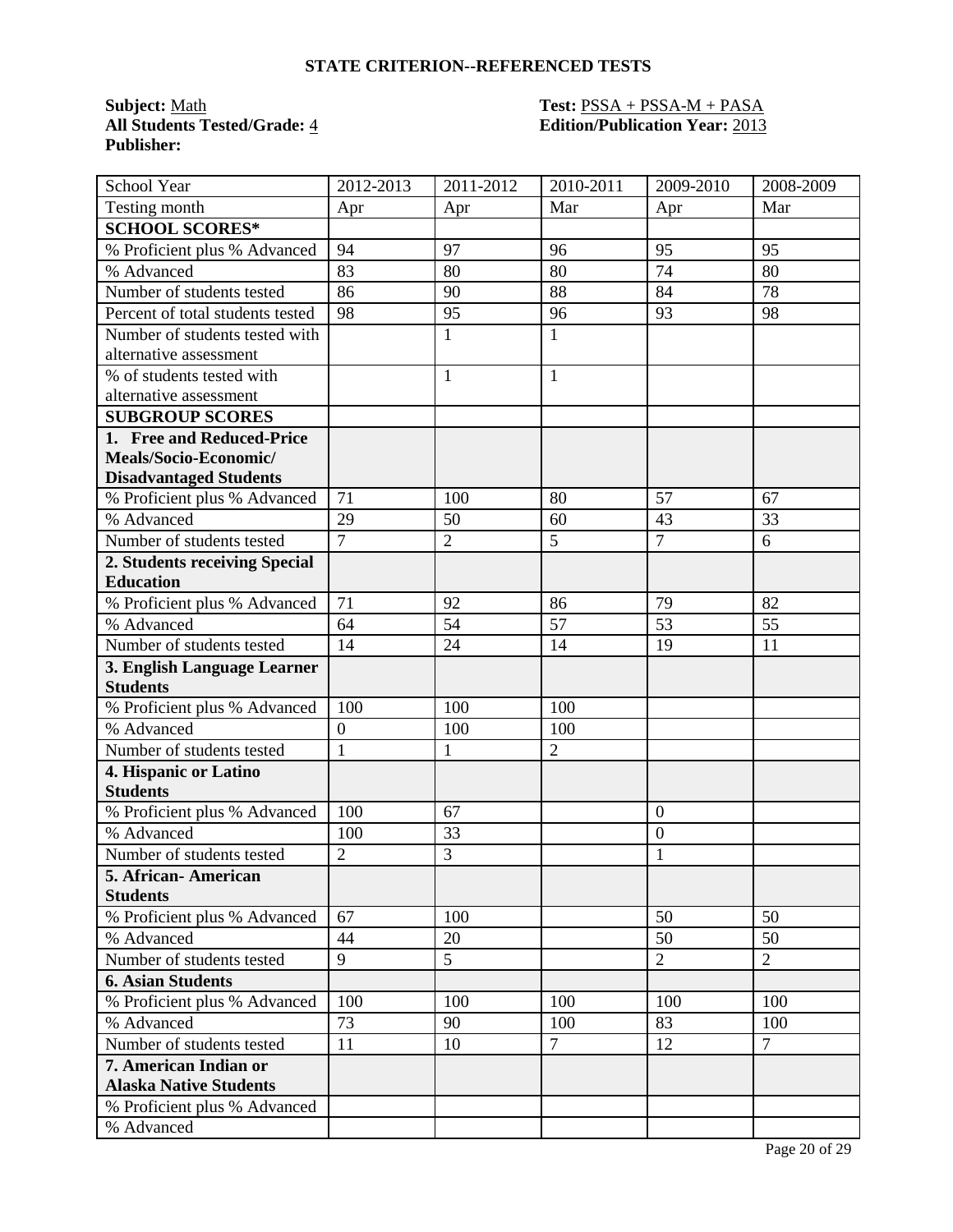| Number of students tested        |    |     |    |    |                |
|----------------------------------|----|-----|----|----|----------------|
| 8. Native Hawaiian or other      |    |     |    |    |                |
| <b>Pacific Islander Students</b> |    |     |    |    |                |
| % Proficient plus % Advanced     |    |     |    |    |                |
| % Advanced                       |    |     |    |    |                |
| Number of students tested        |    |     |    |    |                |
| 9. White Students                |    |     |    |    |                |
| % Proficient plus % Advanced     | 97 | 97  | 95 | 97 | 96             |
| % Advanced                       | 91 | 84  | 78 | 74 | 79             |
| Number of students tested        | 64 | 69  | 81 | 69 | 68             |
| 10. Two or More Races            |    |     |    |    |                |
| identified Students              |    |     |    |    |                |
| % Proficient plus % Advanced     |    | 100 |    |    | 100            |
| % Advanced                       |    | 100 |    |    | $\overline{0}$ |
| Number of students tested        |    | 3   |    |    | $\mathbf{1}$   |
| 11. Other 1: Other 1             |    |     |    |    |                |
| % Proficient plus % Advanced     |    |     |    |    |                |
| % Advanced                       |    |     |    |    |                |
| Number of students tested        |    |     |    |    |                |
| 12. Other 2: Other 2             |    |     |    |    |                |
| % Proficient plus % Advanced     |    |     |    |    |                |
| % Advanced                       |    |     |    |    |                |
| Number of students tested        |    |     |    |    |                |
| 13. Other 3: Other 3             |    |     |    |    |                |
| % Proficient plus % Advanced     |    |     |    |    |                |
| % Advanced                       |    |     |    |    |                |
| Number of students tested        |    |     |    |    |                |

**NOTES:** Although several of our subgroups do not comprise 10% or more of our student population, we feel it is important to share this data so that it can be referenced in our efforts to close the achievement gap.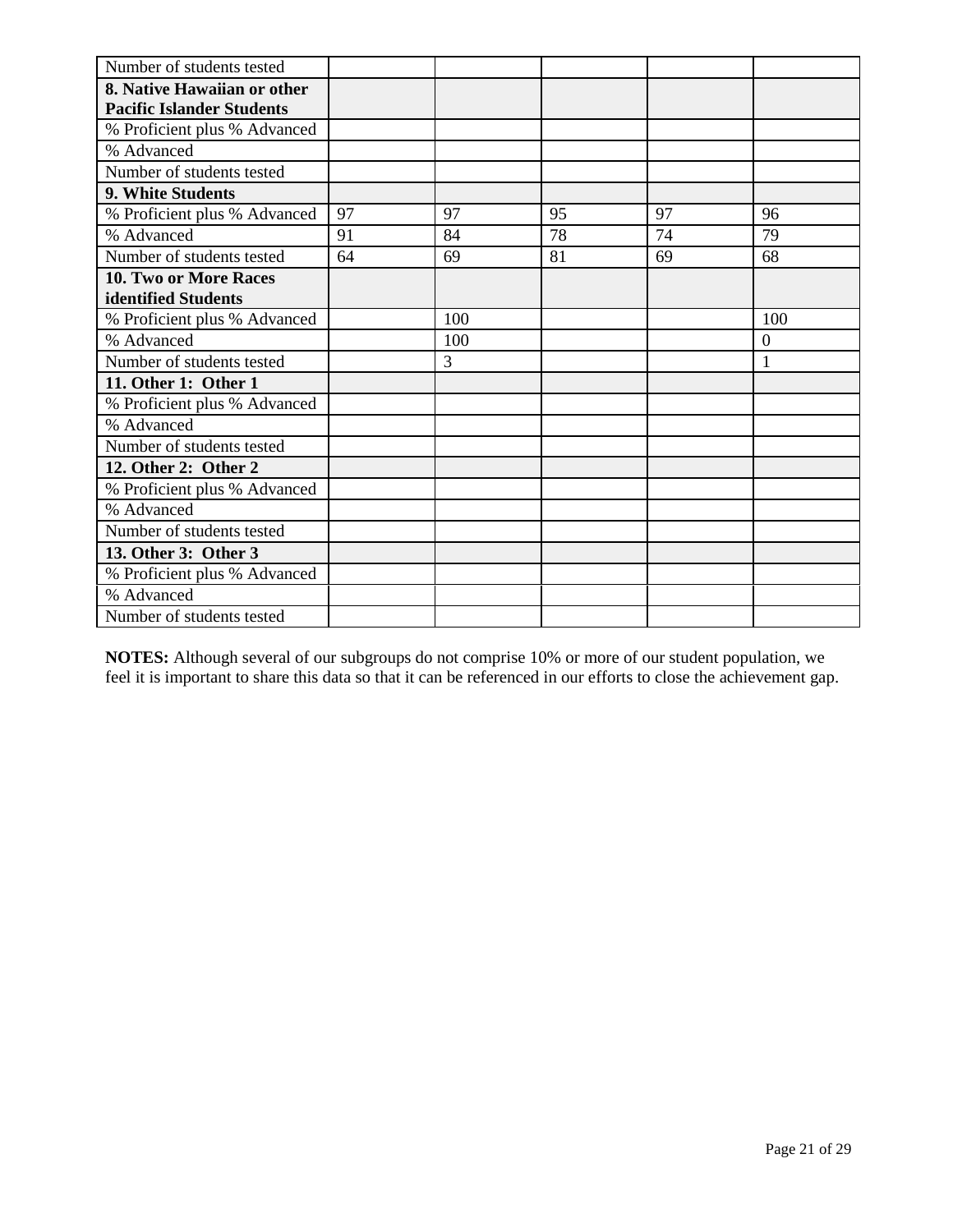**Subject:** <u>Math</u><br> **All Students Tested/Grade:** 5 **Test: PSSA + PSSA-M +PASA**<br> **Edition/Publication Year:** 2013 **Publisher:** 

# **All Students Tested/Grade:** 5 **Edition/Publication Year:** 2013

| School Year                                      | 2012-2013            | 2011-2012      | 2010-2011        | 2009-2010      | 2008-2009      |
|--------------------------------------------------|----------------------|----------------|------------------|----------------|----------------|
| Testing month                                    | Apr                  | Apr            | Mar              | Apr            | Mar            |
| <b>SCHOOL SCORES*</b>                            |                      |                |                  |                |                |
| % Proficient plus % Advanced                     | 97                   | 97             | 92               | 94             | 92             |
| % Advanced                                       | 85                   | 76             | 81               | 81             | 76             |
| Number of students tested                        | 91                   | 94             | 87               | 80             | 87             |
| Percent of total students tested                 | 97                   | 98             | 98               | 94             | 96             |
| Number of students tested with                   |                      | $\mathbf{1}$   |                  |                |                |
| alternative assessment                           |                      |                |                  |                |                |
| % of students tested with                        |                      | $\mathbf{1}$   |                  |                |                |
| alternative assessment                           |                      |                |                  |                |                |
| <b>SUBGROUP SCORES</b>                           |                      |                |                  |                |                |
| 1. Free and Reduced-Price                        |                      |                |                  |                |                |
| Meals/Socio-Economic/                            |                      |                |                  |                |                |
| <b>Disadvantaged Students</b>                    |                      |                |                  |                |                |
| % Proficient plus % Advanced                     | 100                  | 85             | 50               | 80             | 100            |
| % Advanced                                       | 50                   | 39             | 46               | 42             | 52             |
| Number of students tested                        | $\overline{2}$       | 13             | 8                | 5              | 5              |
| 2. Students receiving Special                    |                      |                |                  |                |                |
| <b>Education</b>                                 |                      |                |                  |                |                |
| % Proficient plus % Advanced                     | 92                   | 92             | 62               | 75             | 76             |
| % Advanced                                       | 58                   | 38             | 46               | 42             | 52             |
| Number of students tested                        | 24                   | 13             | 13               | 12             | 21             |
| 3. English Language Learner                      |                      |                |                  |                |                |
| <b>Students</b>                                  |                      |                |                  |                |                |
| % Proficient plus % Advanced                     |                      | 100            | 50               |                |                |
| % Advanced                                       |                      | 25             | 50               |                |                |
| Number of students tested                        |                      | $\overline{4}$ | $\overline{2}$   |                |                |
| 4. Hispanic or Latino<br><b>Students</b>         |                      |                |                  |                |                |
|                                                  | 75                   | 100            | $\overline{0}$   |                |                |
| % Proficient plus % Advanced<br>% Advanced       |                      |                |                  |                |                |
|                                                  | 50<br>$\overline{4}$ | 100            | $\boldsymbol{0}$ |                |                |
| Number of students tested<br>5. African-American |                      | 1              | $\mathbf{1}$     |                |                |
| <b>Students</b>                                  |                      |                |                  |                |                |
| % Proficient plus % Advanced                     | 100                  | 33             | 50               | 67             | 33             |
| % Advanced                                       | 50                   | 33             | 50               | 33             | $\overline{0}$ |
| Number of students tested                        | $\overline{4}$       | 3              | $\overline{2}$   | $\overline{3}$ | 3              |
| <b>6. Asian Students</b>                         |                      |                |                  |                |                |
| % Proficient plus % Advanced                     | 100                  | 100            | 100              | 100            | 100            |
| % Advanced                                       | 91                   | 70             | 92               | 100            | 90             |
| Number of students tested                        | 11                   | 10             | 12               | $\overline{7}$ | 10             |
| 7. American Indian or                            |                      |                |                  |                |                |
| <b>Alaska Native Students</b>                    |                      |                |                  |                |                |
| % Proficient plus % Advanced                     |                      |                |                  |                |                |
| % Advanced                                       |                      |                |                  |                |                |
|                                                  |                      |                |                  |                |                |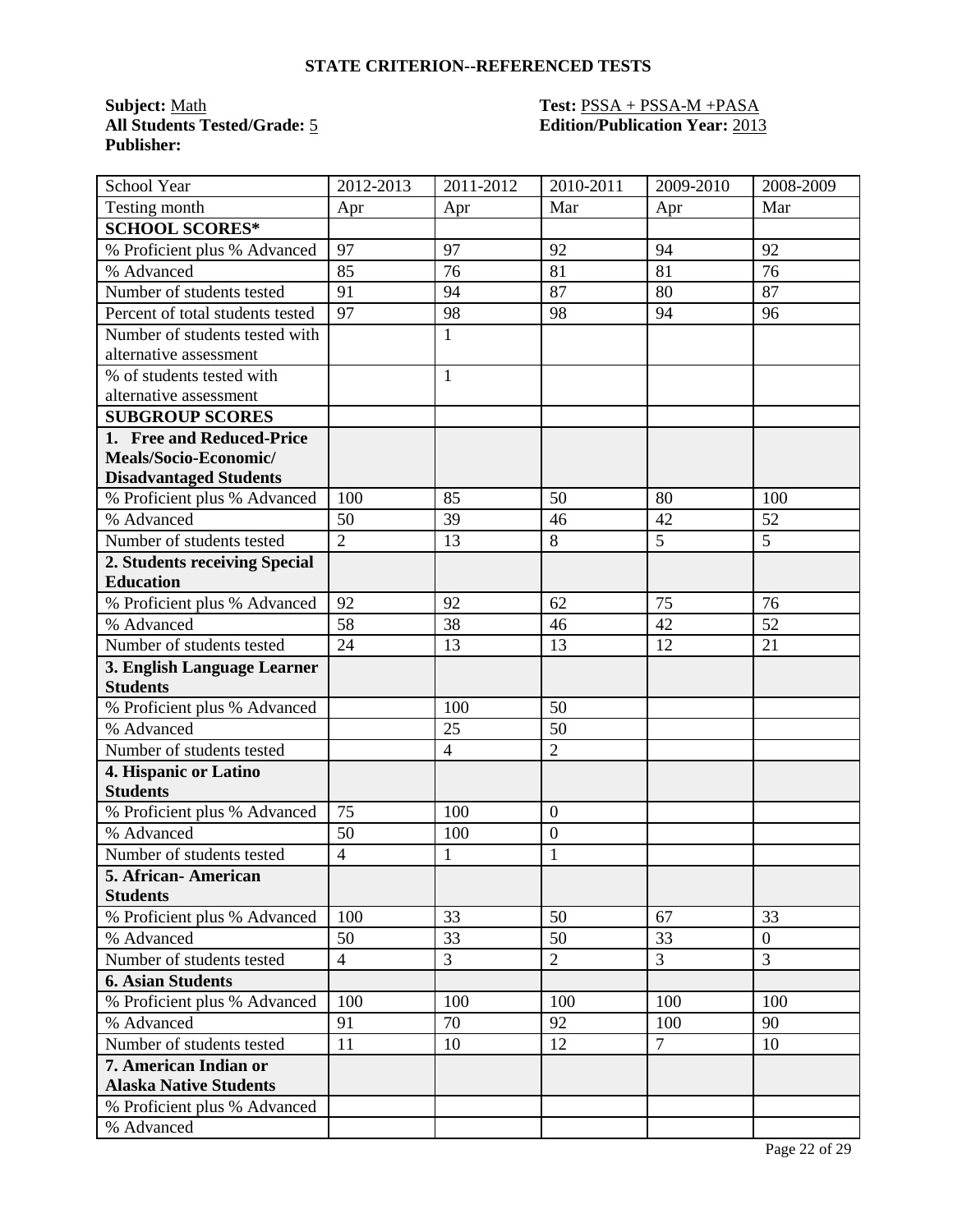| Number of students tested        |                |    |    |                |    |
|----------------------------------|----------------|----|----|----------------|----|
| 8. Native Hawaiian or other      |                |    |    |                |    |
| <b>Pacific Islander Students</b> |                |    |    |                |    |
| % Proficient plus % Advanced     |                |    |    |                |    |
| % Advanced                       |                |    |    |                |    |
| Number of students tested        |                |    |    |                |    |
| 9. White Students                |                |    |    |                |    |
| % Proficient plus % Advanced     | 97             | 99 | 93 | 96             | 93 |
| % Advanced                       | 87             | 78 | 81 | 84             | 77 |
| Number of students tested        | 69             | 82 | 72 | 68             | 74 |
| 10. Two or More Races            |                |    |    |                |    |
| identified Students              |                |    |    |                |    |
| % Proficient plus % Advanced     | 100            |    |    | 50             |    |
| % Advanced                       | 100            |    |    | $\Omega$       |    |
| Number of students tested        | $\overline{3}$ |    |    | $\overline{2}$ |    |
| 11. Other 1: Other 1             |                |    |    |                |    |
| % Proficient plus % Advanced     |                |    |    |                |    |
| % Advanced                       |                |    |    |                |    |
| Number of students tested        |                |    |    |                |    |
| 12. Other 2: Other 2             |                |    |    |                |    |
| % Proficient plus % Advanced     |                |    |    |                |    |
| % Advanced                       |                |    |    |                |    |
| Number of students tested        |                |    |    |                |    |
| 13. Other 3: Other 3             |                |    |    |                |    |
| % Proficient plus % Advanced     |                |    |    |                |    |
| % Advanced                       |                |    |    |                |    |
| Number of students tested        |                |    |    |                |    |

**NOTES:** Although several of our subgroups do not comprise 10% or more of our student population, we feel it is important to share this data so that it can be referenced in our efforts to close the achievement gap.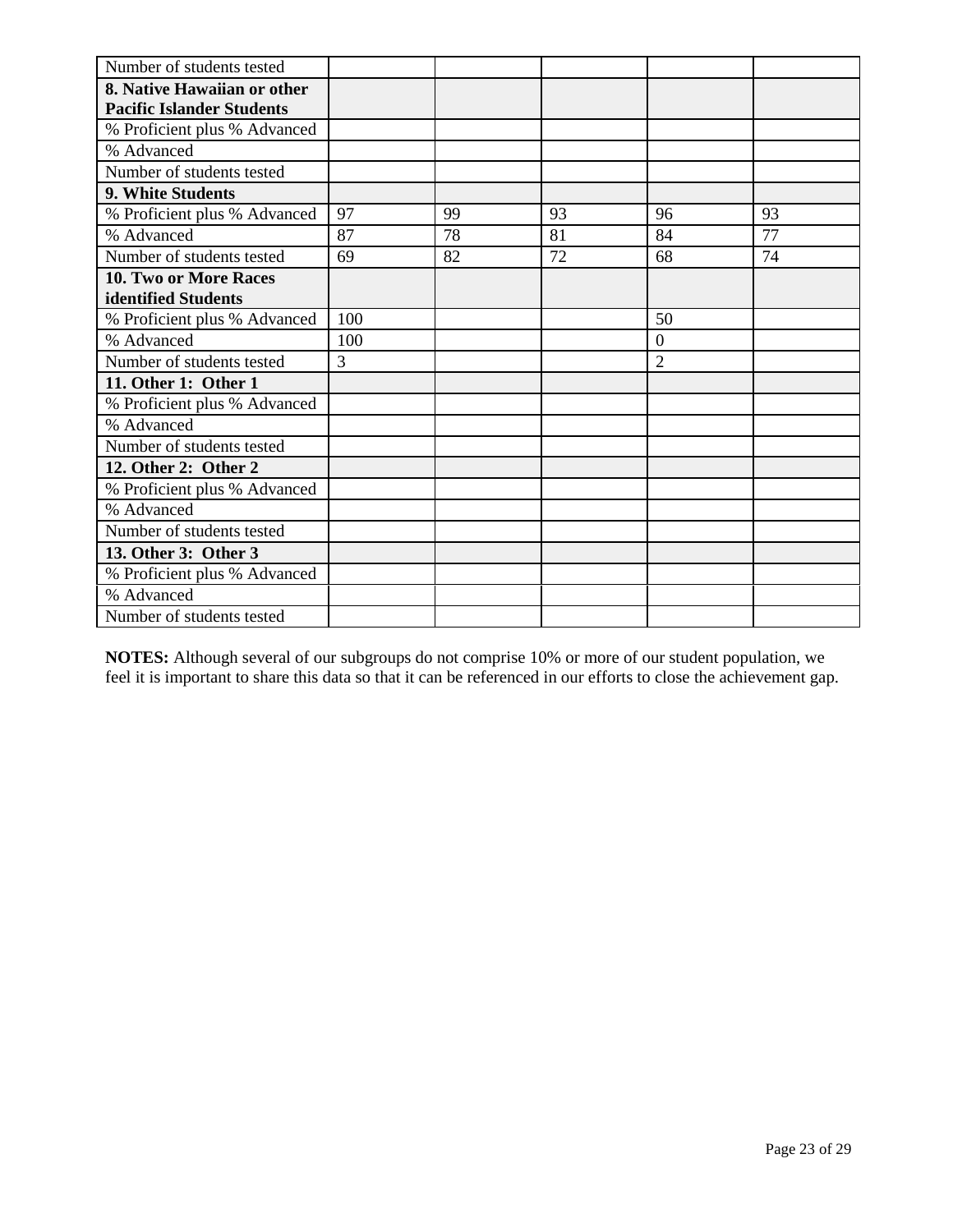**Subject:** <u>Reading/ELA</u> **Test: PSSA + PSSA-M + PASA**<br>**All Students Tested/Grade:** 3 **Edition/Publication Year:** 2013 **Publisher:** 

# **All Students Tested/Grade:** 3 **Edition/Publication Year:** 2013

| School Year                      | 2012-2013        | 2011-2012        | 2010-2011        | 2009-2010      | 2008-2009      |
|----------------------------------|------------------|------------------|------------------|----------------|----------------|
| Testing month                    | Apr              | Apr              | Mar              | Apr            | Mar            |
| <b>SCHOOL SCORES*</b>            |                  |                  |                  |                |                |
| % Proficient plus % Advanced     | 97               | 89               | 93               | 92             | 94             |
| % Advanced                       | 64               | 62               | 52               | 51             | 57             |
| Number of students tested        | 78               | 91               | 91               | 92             | 81             |
| Percent of total students tested | 99               | 100              | 98               | 98             | 98             |
| Number of students tested with   |                  |                  |                  |                |                |
| alternative assessment           |                  |                  |                  |                |                |
| % of students tested with        |                  |                  |                  |                |                |
| alternative assessment           |                  |                  |                  |                |                |
| <b>SUBGROUP SCORES</b>           |                  |                  |                  |                |                |
| 1. Free and Reduced-Price        |                  |                  |                  |                |                |
| Meals/Socio-Economic/            |                  |                  |                  |                |                |
| <b>Disadvantaged Students</b>    |                  |                  |                  |                |                |
| % Proficient plus % Advanced     |                  | 60               | 25               | 100            |                |
| % Advanced                       |                  | 10               | 25               | 25             |                |
| Number of students tested        |                  | 10               | $\overline{4}$   | $\overline{4}$ |                |
| 2. Students receiving Special    |                  |                  |                  |                |                |
| <b>Education</b>                 |                  |                  |                  |                |                |
| % Proficient plus % Advanced     | 88               | 50               | 83               | 50             | 73             |
| % Advanced                       | 75               | 38               | 17               | 10             | 27             |
| Number of students tested        | 8                | 16               | 23               | 10             | 15             |
| 3. English Language Learner      |                  |                  |                  |                |                |
| <b>Students</b>                  |                  |                  |                  |                |                |
| % Proficient plus % Advanced     |                  | $\boldsymbol{0}$ | 100              |                |                |
| % Advanced                       |                  | $\boldsymbol{0}$ | $\overline{0}$   |                |                |
| Number of students tested        |                  | $\overline{2}$   | $\mathbf{1}$     |                |                |
| 4. Hispanic or Latino            |                  |                  |                  |                |                |
| <b>Students</b>                  |                  |                  |                  |                |                |
| % Proficient plus % Advanced     | 100              | 100              | 100              |                | $\mathbf{0}$   |
| % Advanced                       | $\boldsymbol{0}$ | 33               | $\boldsymbol{0}$ |                | $\overline{0}$ |
| Number of students tested        | $\mathbf{1}$     | 3                | 3                |                | 1              |
| 5. African-American              |                  |                  |                  |                |                |
| <b>Students</b>                  |                  |                  |                  |                |                |
| % Proficient plus % Advanced     | 100              | 78               | 75               |                | 67             |
| % Advanced                       | 100              | 22               | 25               |                | 33             |
| Number of students tested        | $\mathbf{1}$     | 9                | $\overline{4}$   |                | $\overline{3}$ |
| <b>6. Asian Students</b>         |                  |                  |                  |                |                |
| % Proficient plus % Advanced     | 100              | 93               | 100              | 86             | 100            |
| % Advanced                       | 70               | 71               | 67               | 57             | 75             |
| Number of students tested        | 10               | 14               | 9                | $\overline{7}$ | 12             |
| 7. American Indian or            |                  |                  |                  |                |                |
| <b>Alaska Native Students</b>    |                  |                  |                  |                |                |
| % Proficient plus % Advanced     |                  |                  |                  |                |                |
| % Advanced                       |                  |                  |                  |                |                |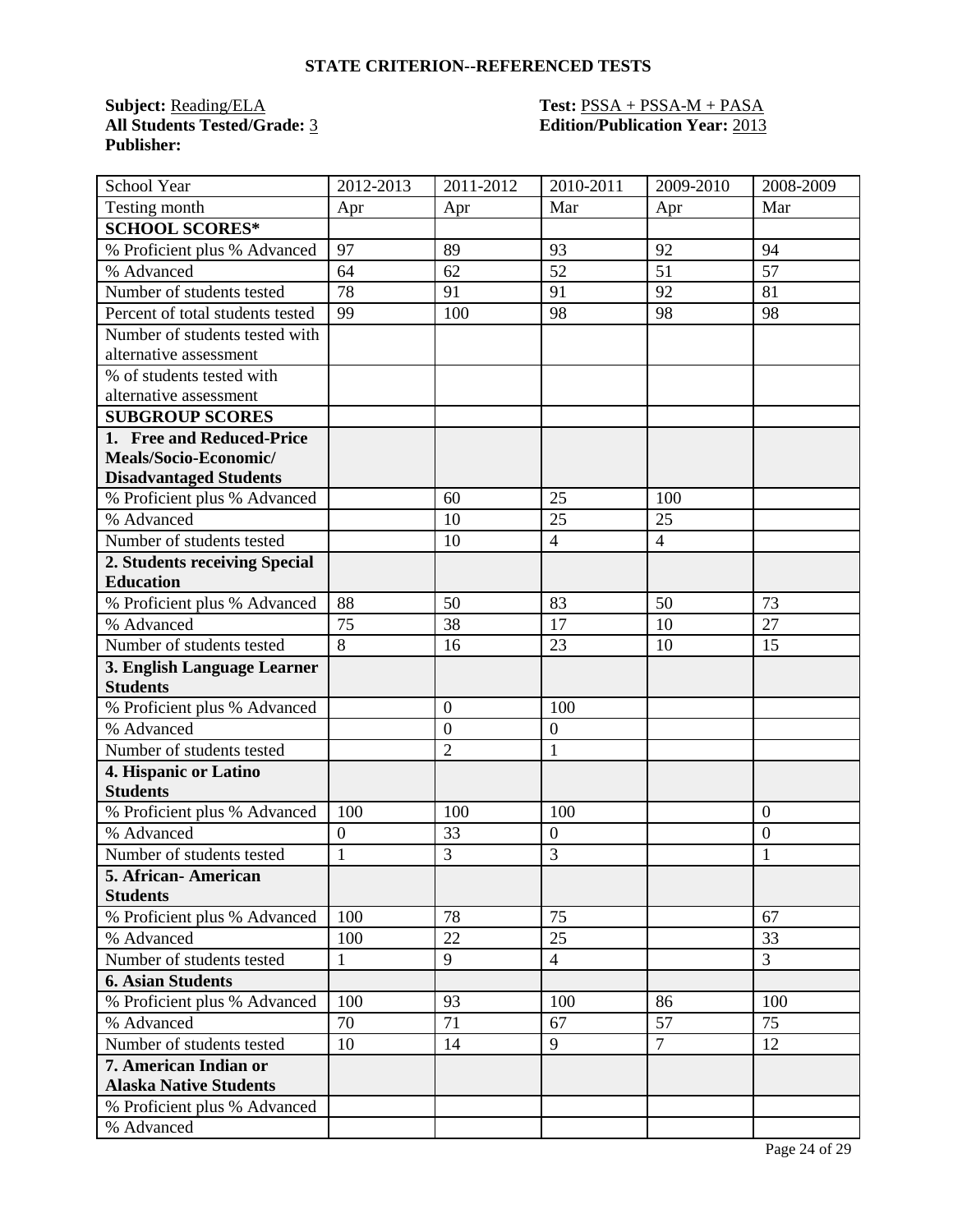| Number of students tested        |     |    |              |    |    |
|----------------------------------|-----|----|--------------|----|----|
| 8. Native Hawaiian or other      |     |    |              |    |    |
| <b>Pacific Islander Students</b> |     |    |              |    |    |
| % Proficient plus % Advanced     |     |    |              |    |    |
| % Advanced                       |     |    |              |    |    |
| Number of students tested        |     |    |              |    |    |
| 9. White Students                |     |    |              |    |    |
| % Proficient plus % Advanced     | 97  | 89 | 93           | 93 | 95 |
| % Advanced                       | 62  | 66 | 53           | 51 | 55 |
| Number of students tested        | 63  | 65 | 74           | 85 | 65 |
| 10. Two or More Races            |     |    |              |    |    |
| identified Students              |     |    |              |    |    |
| % Proficient plus % Advanced     | 100 |    | 100          |    |    |
| % Advanced                       | 100 |    | 100          |    |    |
| Number of students tested        | 3   |    | $\mathbf{1}$ |    |    |
| 11. Other 1: Other 1             |     |    |              |    |    |
| % Proficient plus % Advanced     |     |    |              |    |    |
| % Advanced                       |     |    |              |    |    |
| Number of students tested        |     |    |              |    |    |
| 12. Other 2: Other 2             |     |    |              |    |    |
| % Proficient plus % Advanced     |     |    |              |    |    |
| % Advanced                       |     |    |              |    |    |
| Number of students tested        |     |    |              |    |    |
| 13. Other 3: Other 3             |     |    |              |    |    |
| % Proficient plus % Advanced     |     |    |              |    |    |
| % Advanced                       |     |    |              |    |    |
| Number of students tested        |     |    |              |    |    |

**NOTES:** Merion was a Title I school for the 2012-13 school year. We are not identified as a Title I school for the 2013-14 school year.

Although several of our subgroups do not comprise 10% or more of our student population, we feel it is important to share this data so that it can be referenced in our efforts to close the achievement gap.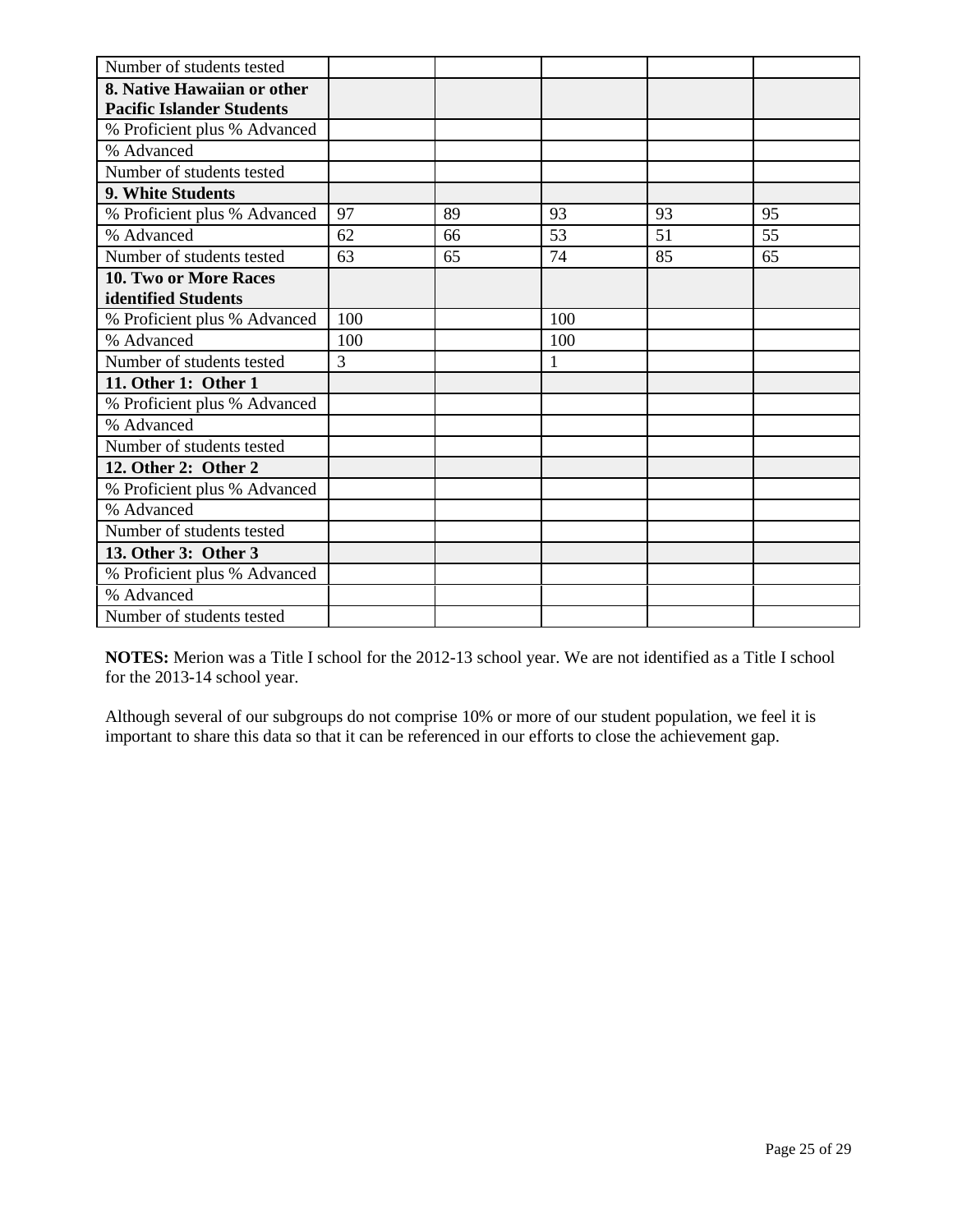**Subject:** <u>Reading/ELA</u> **Test: PSSA + PSSA-M + PASA**<br>**All Students Tested/Grade:** 4 **Edition/Publication Year:** 2013 **Publisher:** 

# **All Students Tested/Grade:** 4 **Edition/Publication Year:** 2013

| <b>School Year</b>               | 2012-2013        | 2011-2012      | 2010-2011      | 2009-2010        | 2008-2009       |
|----------------------------------|------------------|----------------|----------------|------------------|-----------------|
| Testing month                    | Apr              | Apr            | Mar            | Apr              | Mar             |
| <b>SCHOOL SCORES*</b>            |                  |                |                |                  |                 |
| % Proficient plus % Advanced     | 95               | 89             | 96             | 95               | 95              |
| % Advanced                       | 79               | 56             | 72             | 75               | 80              |
| Number of students tested        | 85               | 90             | 88             | 84               | 78              |
| Percent of total students tested | 97               | 95             | 96             | 93               | 98              |
| Number of students tested with   |                  | $\mathbf{1}$   | $\mathbf{1}$   |                  |                 |
| alternative assessment           |                  |                |                |                  |                 |
| % of students tested with        |                  | 1              | $\mathbf{1}$   |                  |                 |
| alternative assessment           |                  |                |                |                  |                 |
| <b>SUBGROUP SCORES</b>           |                  |                |                |                  |                 |
| 1. Free and Reduced-Price        |                  |                |                |                  |                 |
| Meals/Socio-Economic/            |                  |                |                |                  |                 |
| <b>Disadvantaged Students</b>    |                  |                |                |                  |                 |
| % Proficient plus % Advanced     | 71               | 50             | 100            | 71               | 83              |
| % Advanced                       | 43               | 50             | 40             | 43               | 50              |
| Number of students tested        | $\overline{7}$   | $\overline{2}$ | 5              | $\overline{7}$   | 6               |
| 2. Students receiving Special    |                  |                |                |                  |                 |
| <b>Education</b>                 |                  |                |                |                  |                 |
| % Proficient plus % Advanced     | 69               | 67             | 86             | 79               | 64              |
| % Advanced                       | 31               | 33             | 36             | $\overline{53}$  | $\overline{55}$ |
| Number of students tested        | 13               | 24             | 14             | 19               | 11              |
| 3. English Language Learner      |                  |                |                |                  |                 |
| <b>Students</b>                  |                  |                |                |                  |                 |
| % Proficient plus % Advanced     | 100              | 100            | 100            |                  |                 |
| % Advanced                       | $\boldsymbol{0}$ | 100            | 100            |                  |                 |
| Number of students tested        | $\mathbf{1}$     | 1              | $\overline{2}$ |                  |                 |
| 4. Hispanic or Latino            |                  |                |                |                  |                 |
| <b>Students</b>                  |                  |                |                |                  |                 |
| % Proficient plus % Advanced     | 100              | 100            |                | $\overline{0}$   |                 |
| % Advanced                       | 50               | 33             |                | $\boldsymbol{0}$ |                 |
| Number of students tested        | $\overline{2}$   | 3              |                | $\mathbf{1}$     |                 |
| 5. African- American             |                  |                |                |                  |                 |
| <b>Students</b>                  |                  |                |                |                  |                 |
| % Proficient plus % Advanced     | 78               | 80             |                | 50               | 50              |
| % Advanced                       | 56               | 40             |                | 50               | $\overline{0}$  |
| Number of students tested        | 9                | 5              |                | $\overline{2}$   | $\overline{2}$  |
| <b>6. Asian Students</b>         |                  |                |                |                  |                 |
| % Proficient plus % Advanced     | 100              | 90             | 100            | 100              | 100             |
| % Advanced                       | 73               | 70             | 71             | 83               | 86              |
| Number of students tested        |                  |                |                |                  |                 |
| 7. American Indian or            |                  |                |                |                  |                 |
| <b>Alaska Native Students</b>    |                  |                |                |                  |                 |
| % Proficient plus % Advanced     |                  |                |                |                  |                 |
| % Advanced                       |                  |                |                |                  |                 |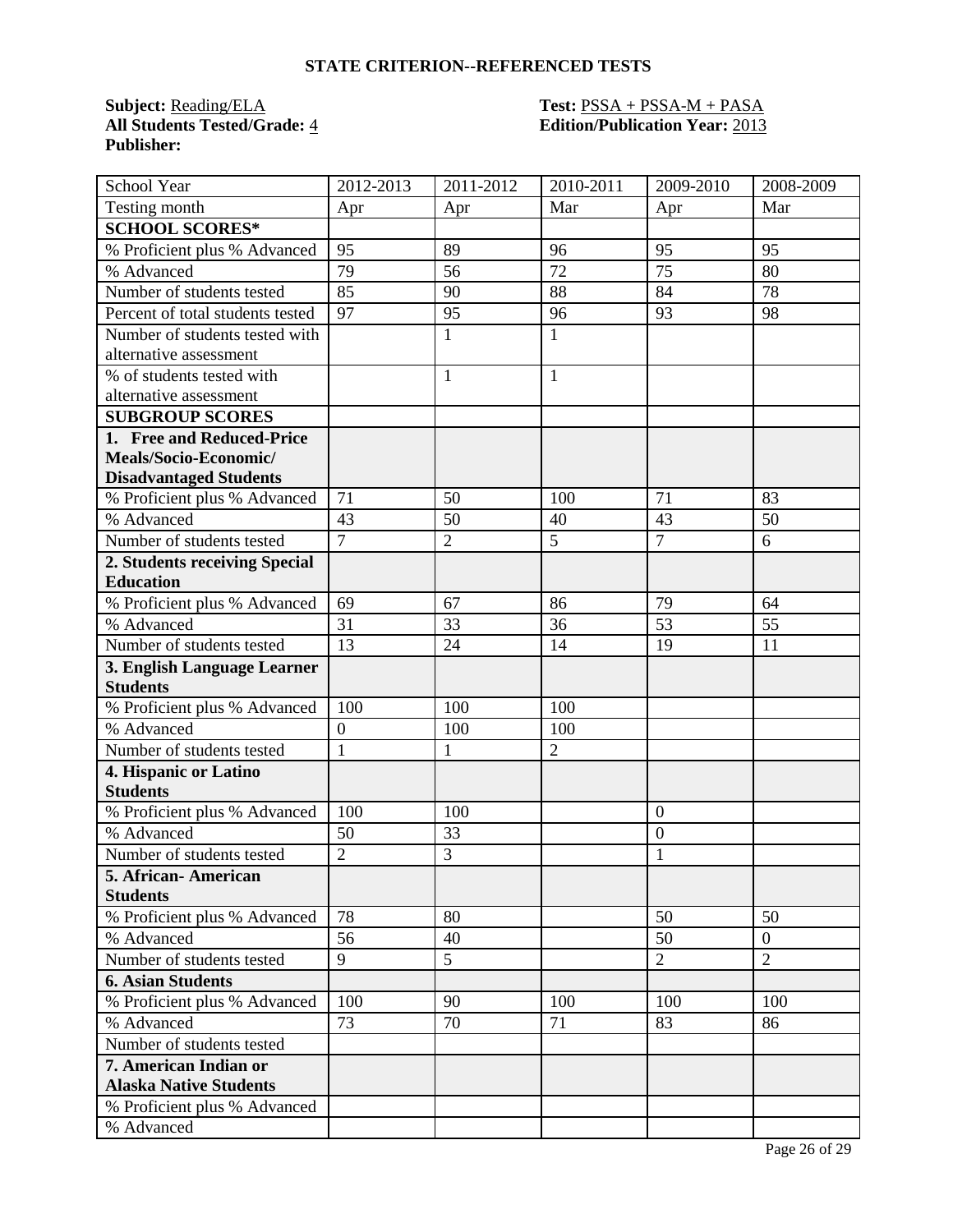| Number of students tested        |    |     |    |    |     |
|----------------------------------|----|-----|----|----|-----|
| 8. Native Hawaiian or other      |    |     |    |    |     |
| <b>Pacific Islander Students</b> |    |     |    |    |     |
| % Proficient plus % Advanced     |    |     |    |    |     |
| % Advanced                       |    |     |    |    |     |
| Number of students tested        |    |     |    |    |     |
| 9. White Students                |    |     |    |    |     |
| % Proficient plus % Advanced     | 97 | 88  | 95 | 97 | 96  |
| % Advanced                       | 84 | 54  | 72 | 76 | 81  |
| Number of students tested        | 63 | 69  | 81 | 69 | 68  |
| 10. Two or More Races            |    |     |    |    |     |
| identified Students              |    |     |    |    |     |
| % Proficient plus % Advanced     |    | 100 |    |    | 100 |
| % Advanced                       |    | 100 |    |    | 100 |
| Number of students tested        |    | 3   |    |    | 1   |
| 11. Other 1: Other 1             |    |     |    |    |     |
| % Proficient plus % Advanced     |    |     |    |    |     |
| % Advanced                       |    |     |    |    |     |
| Number of students tested        |    |     |    |    |     |
| 12. Other 2: Other 2             |    |     |    |    |     |
| % Proficient plus % Advanced     |    |     |    |    |     |
| % Advanced                       |    |     |    |    |     |
| Number of students tested        |    |     |    |    |     |
| 13. Other 3: Other 3             |    |     |    |    |     |
| % Proficient plus % Advanced     |    |     |    |    |     |
| % Advanced                       |    |     |    |    |     |
| Number of students tested        |    |     |    |    |     |

**NOTES:** Although several of our subgroups do not comprise 10% or more of our student population, we feel it is important to share this data so that it can be referenced in our efforts to close the achievement gap.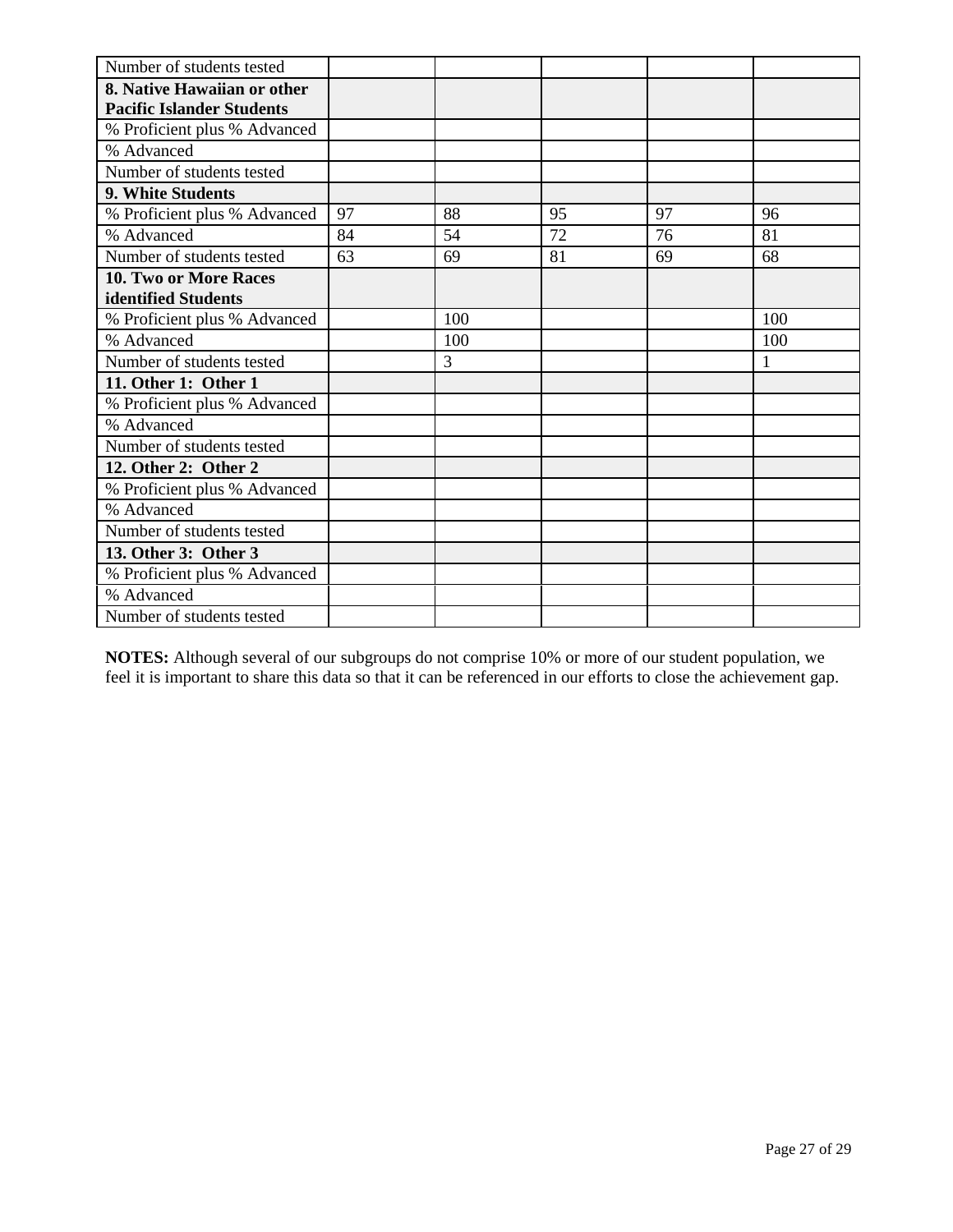**Subject:** <u>Reading/ELA</u> **Test: PSSA + PSSA-M + PASA**<br>**All Students Tested/Grade:** 5 **Containst Edition/Publication Year:** 2013 **Publisher:** 

# **All Students Tested/Grade:** 5 **Edition/Publication Year:** 2013

| School Year                      | 2012-2013      | 2011-2012        | 2010-2011        | 2009-2010      | 2008-2009      |
|----------------------------------|----------------|------------------|------------------|----------------|----------------|
| Testing month                    | Apr            | Apr              | Mar              | Apr            | Mar            |
| <b>SCHOOL SCORES*</b>            |                |                  |                  |                |                |
| % Proficient plus % Advanced     | 93             | 92               | 92               | 90             | 95             |
| % Advanced                       | 64             | 65               | 71               | 68             | 64             |
| Number of students tested        | 91             | 96               | 87               | 80             | 87             |
| Percent of total students tested | 97             | 98               | 98               | 94             | 96             |
| Number of students tested with   |                |                  |                  |                |                |
| alternative assessment           |                |                  |                  |                |                |
| % of students tested with        |                |                  |                  |                |                |
| alternative assessment           |                |                  |                  |                |                |
| <b>SUBGROUP SCORES</b>           |                |                  |                  |                |                |
| 1. Free and Reduced-Price        |                |                  |                  |                |                |
| Meals/Socio-Economic/            |                |                  |                  |                |                |
| <b>Disadvantaged Students</b>    |                |                  |                  |                |                |
| % Proficient plus % Advanced     | 50             | 82               | 75               | 60             | 100            |
| % Advanced                       | 50             | 64               | 50               | 40             | 20             |
| Number of students tested        | $\overline{2}$ | 11               | 8                | 5              | 5              |
| 2. Students receiving Special    |                |                  |                  |                |                |
| <b>Education</b>                 |                |                  |                  |                |                |
| % Proficient plus % Advanced     | 83             | 77               | 62               | 50             | 86             |
| % Advanced                       | 42             | 31               | 23               | 25             | 43             |
| Number of students tested        | 24             | 13               | 13               | 12             | 21             |
| 3. English Language Learner      |                |                  |                  |                |                |
| <b>Students</b>                  |                |                  |                  |                |                |
| % Proficient plus % Advanced     |                | 50               | 50               |                |                |
| % Advanced                       |                | 50               | $\mathbf{0}$     |                |                |
| Number of students tested        |                | $\overline{2}$   | $\overline{2}$   |                |                |
| 4. Hispanic or Latino            |                |                  |                  |                |                |
| <b>Students</b>                  |                |                  |                  |                |                |
| % Proficient plus % Advanced     | 50             | 100              | $\boldsymbol{0}$ |                |                |
| % Advanced                       | 25             | $\boldsymbol{0}$ | $\overline{0}$   |                |                |
| Number of students tested        | $\overline{4}$ | $\mathbf{1}$     | $\mathbf{1}$     |                |                |
| 5. African-American              |                |                  |                  |                |                |
| <b>Students</b>                  |                |                  |                  |                |                |
| % Proficient plus % Advanced     | 75             | 67               | 50               | 67             | 33             |
| % Advanced                       | 25             | 33               | 50               | $\overline{0}$ | 33             |
| Number of students tested        | $\overline{4}$ | 3                | $\overline{2}$   | $\overline{3}$ | $\overline{3}$ |
| <b>6. Asian Students</b>         |                |                  |                  |                |                |
| % Proficient plus % Advanced     | 82             | 88               | 100              | 100            | 100            |
| % Advanced                       | 73             | 63               | 92               | 86             | 90             |
| Number of students tested        | 11             | 8                | 12               | $\overline{7}$ | 10             |
| 7. American Indian or            |                |                  |                  |                |                |
| <b>Alaska Native Students</b>    |                |                  |                  |                |                |
| % Proficient plus % Advanced     |                |                  |                  |                |                |
| % Advanced                       |                |                  |                  |                |                |